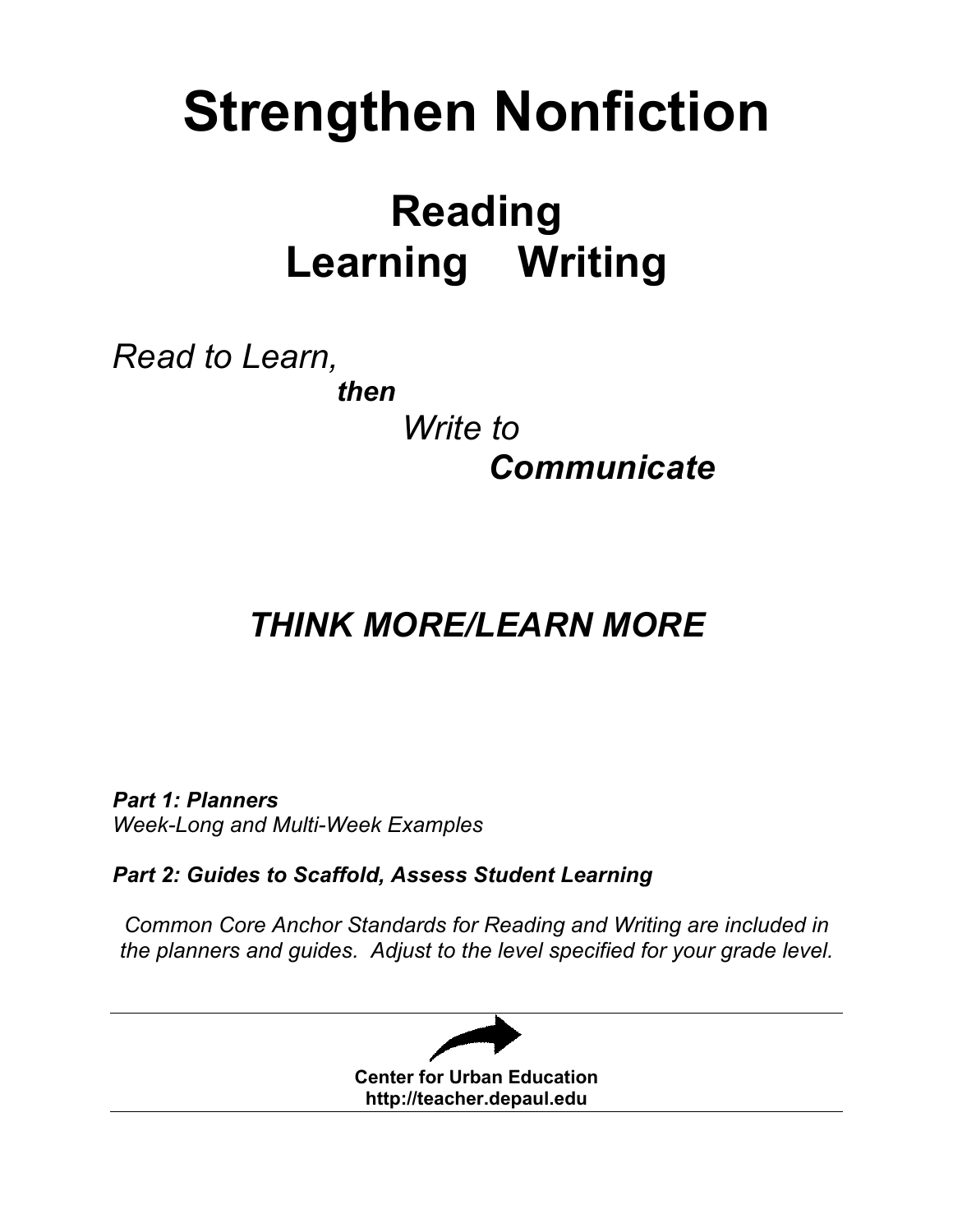# **Part 1: CONTENT/LITERACY PLANNING GUIDES**

# **Connect reading and writing in content learning units and lessons: read, think, write to learn more.**

# **Common Core Anchor Reading Standards**

### *KEY IDEAS AND DETAILS*

1. Read closely to determine what the text says explicitly and to make logical inferences from it; cite specific textual evidence when writing or speaking to support conclusions drawn from the text.

2. Determine central ideas or themes of a text and analyze their development; summarize the key supporting details and ideas.

3. Analyze how and why individuals, events, and ideas develop and interact over the course of a text.

### *CRAFT AND STRUCTURE*

4. Interpret words and phrases as they are used in a text, including determining technical, connotative, and figurative meanings, and analyze how specific word choices shape meaning or tone.

# **Common Core Anchor Writing Standards**

### **Text Types and Purposes**

1. Write **arguments** to support claims in an analysis of substantive topics or texts using valid reasoning and relevant and sufficient evidence.

2. Write **informative/explanatory** texts to examine and convey complex ideas and information clearly and accurately through the effective selection, organization, and analysis of content.

3. Write **narratives** to develop real or imagined experiences or events using effective technique, well-chosen details, and well-structured event sequences.

### **Production and Distribution of Writing**

4. Produce clear and coherent writing in which the development, organization, and style are appropriate to task, purpose, and audience.

5. Develop and strengthen writing as needed by planning, revising, editing, rewriting, or trying a new approach.

6. Use technology, including the Internet, to produce and publish writing and to interact and collaborate with others.

### **Research to Build and Present Knowledge**

7. Conduct short as well as more sustained research projects based on focused questions, demonstrating understanding of the subject under investigation.

8. Gather relevant information from multiple print and digital sources, assess the credibility and accuracy of each source, and integrate the information while avoiding plagiarism.

9. Draw evidence from literary or informational texts to support analysis, reflection, and research.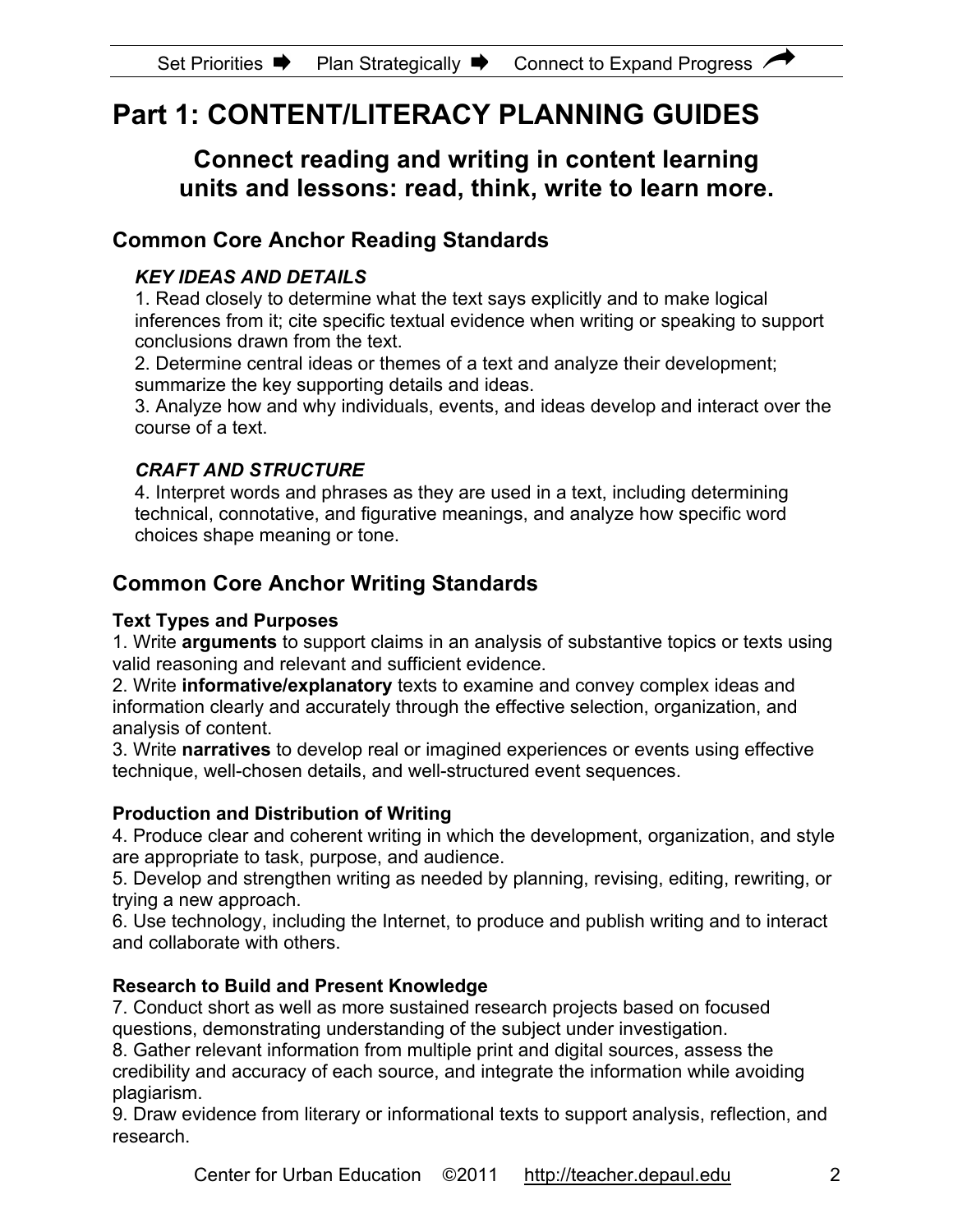# **The following planners use the PQROST structure.**

**P:** Preview How will you introduce the topic?

**Q:** Question What's the big question? *See the national and Illinois standards for social studies or science.* Students can construct questions themselves!

**R:** Read How will students read thoughtfully? *Use the Common Core Informational Text standards.*

**O:** Organize How will students organize what they learn? *Consider using a graphic organizer or two that will scaffold students' learning.*

**S:** Summarize/synthesize How will students summarize/synthesize what they learn? *Use the Common Core writing standards to identify an appropriate format. Then use the Common Core and Illinois Writing Standards to guide students to write appropriately.*

**T:** Tell

How will students present what they learned? *Ideally, students will include drawings and graphic organizers that help communicate their ideas just as the writer of an article does.*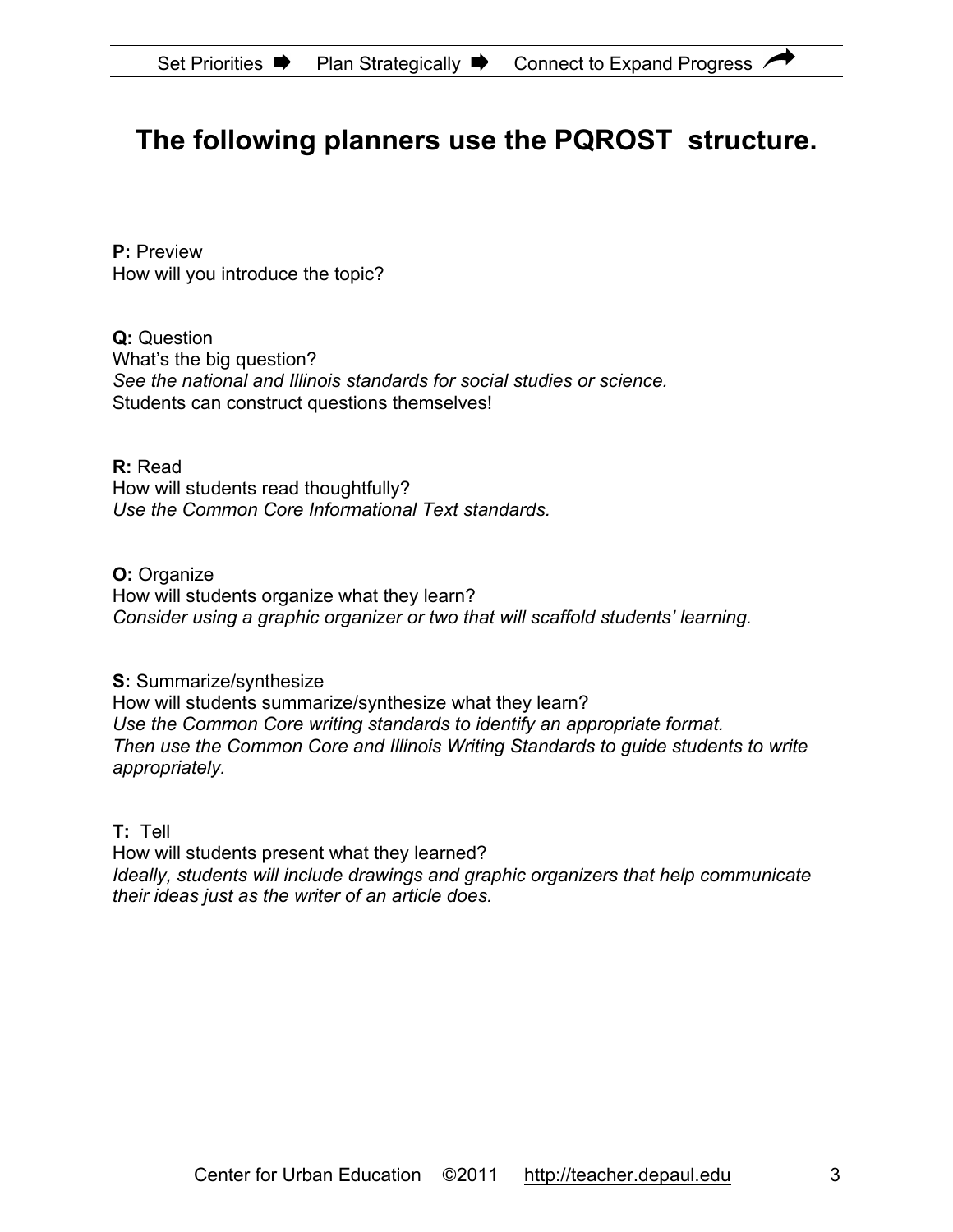| <b>Set Priorities</b> | <b>Plan Strategically</b> | Connect to Expand Progress |
|-----------------------|---------------------------|----------------------------|
|-----------------------|---------------------------|----------------------------|

# **Example of a CONTENT LEARNING WEEK with PQROST**

*ILS5A Locate, collect, organize, analyze, synthesize, and use information from various sources to answer questions, solve problems and communicate ideas.*

Common Core Anchor Standards: 1. Read closely to determine what the text says explicitly and to make logical inferences from it; cite specific textual evidence when writing or speaking to support conclusions drawn from the text. 2. Determine central ideas or themes of a text and analyze their development; summarize the key supporting details and ideas. 4. Interpret words and phrases as they are used in a text, including determining technical, connotative, and figurative meanings, and analyze how specific word choices shape meaning or tone.

Common Core Writing Anchor Standard 2. Write informative/explanatory texts to examine and convey complex ideas and information clearly and accurately through the effective selection, organization, and analysis of content.

**Read to Learn about: Example 20 August 20 August 20 August 20 August 20 August 20 August 20 August 20 August 20 August 20 August 20 August 20 August 20 August 20 August 20 August 20 August 20 August 20 August 20 August** 

**Words of the Week:** 

**BIG question: \_\_\_\_\_\_\_\_\_\_\_\_\_\_\_\_\_\_\_\_\_\_\_\_\_\_\_\_\_\_\_\_\_\_\_\_\_\_\_\_\_\_\_\_\_\_\_\_\_**

**What students will read:** 

**What students will write:**

#### **Example:**

| <b>Preview Question</b>                 | read                | organize                              | synthesize/tell          |                       |  |
|-----------------------------------------|---------------------|---------------------------------------|--------------------------|-----------------------|--|
| <b>Monday</b>                           | Tuesday             | Wednesday                             | <b>Thursday</b>          | Friday                |  |
| <b>Focus with a BIG</b>                 | <b>Locate and</b>   | Organize                              | <b>Write What You</b>    | Improve and           |  |
| question                                | <b>Collect</b>      | <b>Information</b>                    | <b>Learned and</b>       | <b>Share What You</b> |  |
|                                         |                     |                                       | <b>What You Knew</b>     | Learned               |  |
| <b>Fluency</b>                          | Comprehension       | Comprehension                         | Writing                  | <b>Fluency</b>        |  |
| Listen to teacher read                  | 1. Read/listen and  | Use Graphic                           | Write about this         | Polish it:            |  |
| with expression.                        | collect information | Organizers to<br>organize information | week's topic.            | Revise and illustrate |  |
|                                         | 2. Classify         |                                       | First list what you will | your writing.         |  |
| <b>Comprehension</b>                    | information         |                                       | include.                 |                       |  |
| List/draw what's                        |                     | <b>Word Knowledge</b>                 | Then outline and         | Share it with a       |  |
| interesting.                            | Word Knowledge:     | Use your new word                     | write a                  | Learning Partner or   |  |
|                                         | Expand glossary     | knowledge to write                    | poem                     | the class.            |  |
|                                         |                     | about your graphic                    | story                    |                       |  |
| <b>Word Knowledge</b>                   |                     | organizer.                            | paragraph                |                       |  |
| List important                          |                     |                                       | essay                    |                       |  |
| words.                                  |                     |                                       | picture book             |                       |  |
| Start this week's                       |                     |                                       |                          |                       |  |
| glossary (use words<br>and/or pictures) |                     |                                       |                          |                       |  |
|                                         |                     |                                       |                          |                       |  |
|                                         |                     |                                       |                          |                       |  |
|                                         |                     |                                       |                          |                       |  |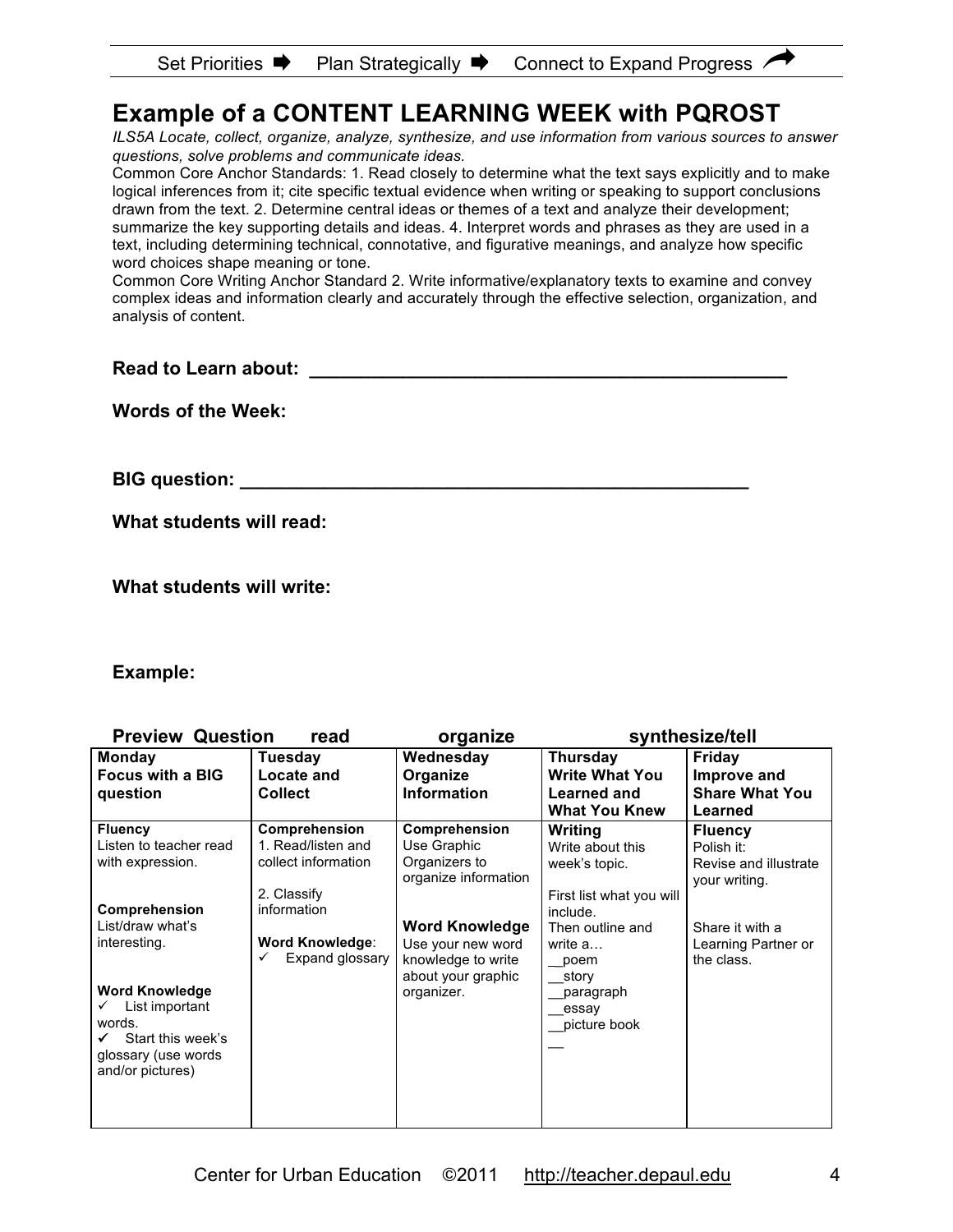### **Social Studies Learning Activities Week Plan Example**

*ILS5A Locate, collect, organize, analyze, synthesize, and use information from various sources to answer questions, solve problems and communicate ideas.*

Common Core Anchor Standards: 1. Read closely to determine what the text says explicitly and to make logical inferences from it; cite specific textual evidence when writing or speaking to support conclusions drawn from the text. 2. Determine central ideas or themes of a text and analyze their development; summarize the key supporting details and ideas. 4. Interpret words and phrases as they are used in a text, including determining technical, connotative, and figurative meanings, and analyze how specific word choices shape meaning or tone. **CONTENT STANDARD:** 

| <b>Focus</b>                                                                                     | Preview, Model,                                                                                                                                                                                                                             | <b>Model and Guide</b>                                                                                                                                                                                                       | <b>Guide and Go</b>                                                                                                                                                                                                                    | Assess, Clarify,                                                                                                                                                                                                                    | Fix, Expand,                                                                                                                                                                                                                                                     |
|--------------------------------------------------------------------------------------------------|---------------------------------------------------------------------------------------------------------------------------------------------------------------------------------------------------------------------------------------------|------------------------------------------------------------------------------------------------------------------------------------------------------------------------------------------------------------------------------|----------------------------------------------------------------------------------------------------------------------------------------------------------------------------------------------------------------------------------------|-------------------------------------------------------------------------------------------------------------------------------------------------------------------------------------------------------------------------------------|------------------------------------------------------------------------------------------------------------------------------------------------------------------------------------------------------------------------------------------------------------------|
|                                                                                                  | <b>Interest</b>                                                                                                                                                                                                                             |                                                                                                                                                                                                                              | <b>Farther</b>                                                                                                                                                                                                                         | <b>Advance</b>                                                                                                                                                                                                                      | <b>Finish Well</b>                                                                                                                                                                                                                                               |
| Topic:<br><b>BIG</b><br><b>QUESTION</b><br><b>Answer</b><br>questions<br>with<br><b>EVIDENCE</b> | $T:1$ DO<br>Preview and<br><b>INTRODUCE THE</b><br><b>BIG QUESTION</b><br>Model how to use<br>this week's<br>skill/strategy with this<br>week's topic.<br>WE DO:<br>Find examples to<br>support the<br>application of the<br>skill/strategy | T: I DO Re-model<br>how to use this<br>week's skill/strategy<br>to learn about the<br>topic/answer the big<br>question.<br>WE DO:<br>Find examples of<br>the application of<br>the skill.<br>S: YOU DO<br>Read more to learn | T: I DO Use graphic<br>organizer of other<br>visual to show how to<br>organize information.<br>WE DO: Students<br>provide examples for<br>the graphic<br>organizer.<br>S: YOU DO<br>Organize what you<br>learned<br>identify important | How I'll assess-<br>S:<br>take a short quiz in<br>which they answer<br>questions with<br>evidence<br>use new or different<br>graphic organizer to<br>clarify what they<br>have learned<br>write their answer to<br>the big question | T: I DO Guides students<br>needing support-<br>guide students to use<br>glossary to write<br>about topic<br>use graphic organizer<br>to collect and clarify<br>the topic<br><b>S: ADVANCED</b><br>Students who "meet"<br>move to "exceed"<br>write booklet about |
| This week's<br>reading:<br>Skill/Strategy<br>Emphasized:                                         | S: YOU DO<br>Read to Learn<br>List or draw<br>information.<br>start glossary of<br>this week's words<br>start to collect<br>information to<br>answer question                                                                               | more<br>read<br>independently or<br>with partner to<br>locate<br>information<br>use graphic<br>organizer to<br>collect<br>information<br>continue glossary                                                                   | idea and<br>information<br>complete graphic<br>organizer<br>write based on<br>graphic organizer<br>complete glossary<br>of this week's<br>words<br><b>ADVANCED</b>                                                                     | T: I DO I'll clarify based<br>on how they respond<br>to the assessment.<br>use graphic<br>organizer to clarify<br>the topic<br>Involve students as<br>demonstrators of<br>what was learned                                          | topic<br>make up quiz about<br>topic, exchange<br>questions-answer<br>with evidence<br>make display about<br>the topic<br>use different graphic<br>organizer to explain<br>more about the topic                                                                  |
| This week's<br>writing:                                                                          | <b>ADVANCED</b><br>Make up questions<br>about the topic<br>illustrate a page in<br>the text<br>Check for<br>Understanding:<br>learning summary<br>Pair/Compare                                                                              | of this week's<br>words<br><b>ADVANCED</b><br>outline the topic<br>write a<br>comparison<br>/contrast analysis<br>Check for<br>Understanding:<br>learning summary<br>Pair/Compare                                            | Write extended<br>response<br>Make up a quiz<br>about the topic<br>Check for<br>Understanding:<br>learning summary<br>Pair/Compare                                                                                                     | <b>ADVANCED:</b><br>Outline a booklet<br>about the topic<br>Ask another BIG<br>question about the<br>topic and look for<br>information to use in<br>an answer-then<br>write that answer on<br>Friday                                | Synthesis:<br>write report on the<br>week's learning-<br>responding to the BIG<br>question<br>contribute to class<br>book about the topic<br>create display about<br>topic                                                                                       |
| <b>HOMEWORK</b><br>Recommended<br>Write about<br>this week's<br>learning                         |                                                                                                                                                                                                                                             |                                                                                                                                                                                                                              |                                                                                                                                                                                                                                        |                                                                                                                                                                                                                                     |                                                                                                                                                                                                                                                                  |

*Effective Instruction: Model; chunk content; clear directions; student-made glossary; synthesis; check for understanding daily; week synthesis*

*Differentiation Strategies: drawing; graphic organizer; think out loud; gradual release of responsibility each day; gradual release across the week; opportunities to advance daily; specific support for students needing added guidance; pair collaboration; differentiate assessments*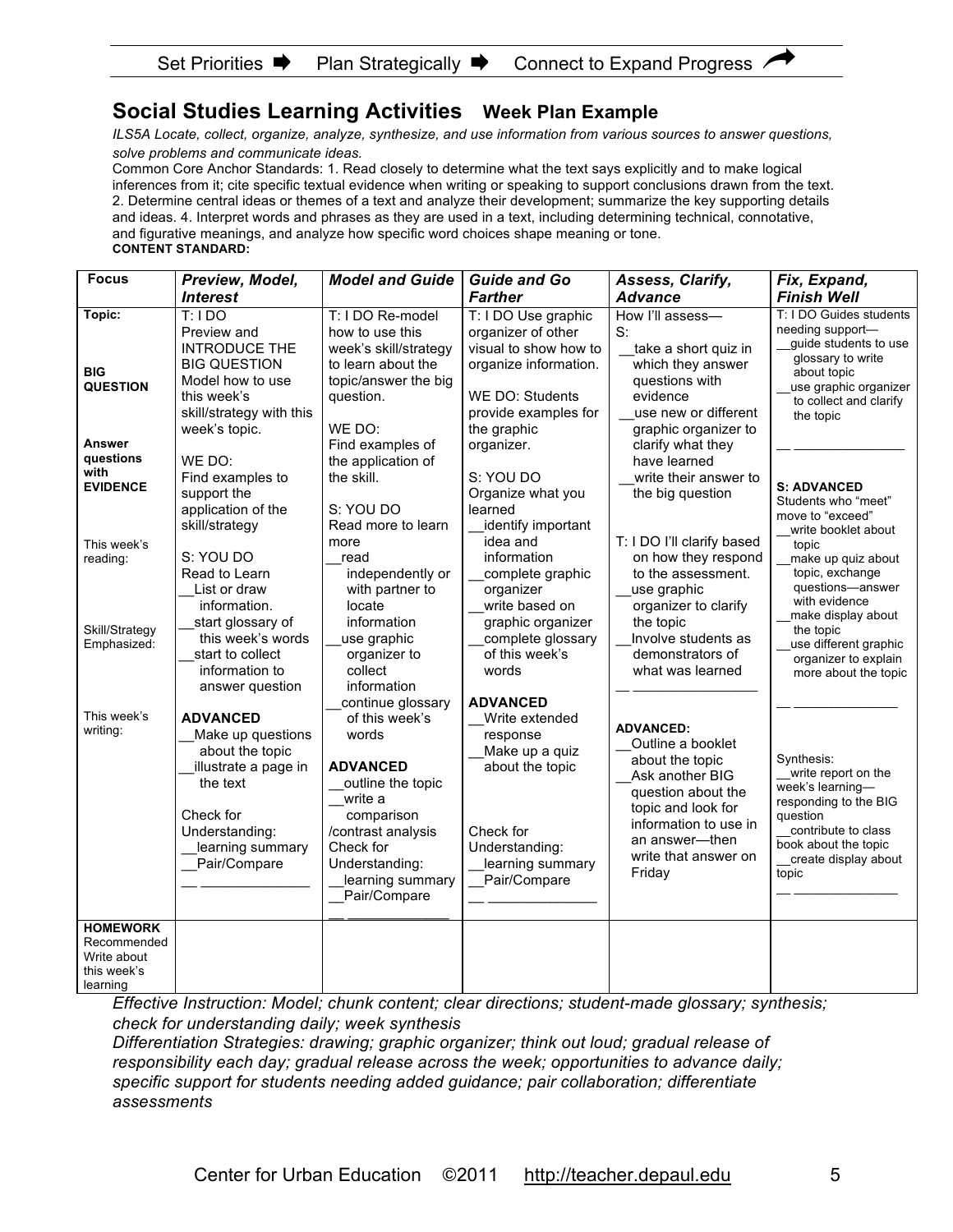#### Set Priorities  $\blacksquare$  Plan Strategically  $\blacksquare$  Connect to Expand Progress

#### **Science Learning Activities Week Plan example**

*ILS5A Locate, collect, organize, analyze, synthesize, and use information from various sources to answer questions, solve problems and communicate ideas.*

Common Core Anchor Standards: 1. Read closely to determine what the text says explicitly and to make logical inferences from it; cite specific textual evidence when writing or speaking to support conclusions drawn from the text. 2. Determine central ideas or themes of a text and analyze their development; summarize the key supporting details and ideas. 4. Interpret words and phrases as they are used in a text, including determining technical, connotative, and figurative meanings, and analyze how specific word choices shape meaning or tone. CONTENT STANDARD:

| This Week's                                                                               | Preview, Model,<br><b>Interest</b>                                                                                                                                                   | <b>Model and Guide</b>                                                                                                                                                                  | <b>Guide and Go</b>                                                                                                                                                        | Assess, Clarify,                                                                                                                                                                | Fix, Expand, Finish                                                                                                                                                                    |
|-------------------------------------------------------------------------------------------|--------------------------------------------------------------------------------------------------------------------------------------------------------------------------------------|-----------------------------------------------------------------------------------------------------------------------------------------------------------------------------------------|----------------------------------------------------------------------------------------------------------------------------------------------------------------------------|---------------------------------------------------------------------------------------------------------------------------------------------------------------------------------|----------------------------------------------------------------------------------------------------------------------------------------------------------------------------------------|
| Focus                                                                                     |                                                                                                                                                                                      |                                                                                                                                                                                         | <b>Farther</b>                                                                                                                                                             | <b>Advance</b>                                                                                                                                                                  | Well                                                                                                                                                                                   |
| Topic:<br><b>INQUIRY</b><br>PROMPT:<br>Answer                                             | T: I DO INTRODUCE<br><b>INQUIRY PROMPT</b><br>DEMONSTRATE/DO<br>HANDS-ON<br>Model how to use<br>this week's<br>skill/strategy with this                                              | T: I DO CONTINUE<br><b>INQUIRY PROMPT</b><br>Re-model how to<br>use this week's<br>skill/strategy.<br>S: WE DO<br>Apply strategy                                                        | T: I DO Use graphic<br>organizer of other<br>visual to show how to<br>organize information.<br>S: WE DO-<br>Contribute to                                                  | How I'll assess-<br>S: students will<br>take a short quiz in<br>which they answer<br>questions with<br>evidence<br>use graphic<br>organizer to clarify                          | T: I DO Guides students<br>needing support-<br>guide students to use<br>glossary to write<br>about topic<br>use graphic organizer<br>to collect and clarify<br>the topic               |
| questions                                                                                 | week's topic.                                                                                                                                                                        | with guidance<br>Speculate about                                                                                                                                                        | organizer                                                                                                                                                                  | what they have<br>learned                                                                                                                                                       |                                                                                                                                                                                        |
| with<br><b>EVIDENCE</b><br>CCR1<br>Reading<br>resource:                                   | S: WE DO<br>Apply strategy with<br>guidance<br>Speculate about<br>responses to the                                                                                                   | responses to the<br>inquiry<br>S: YOU DO<br>read                                                                                                                                        | S: YOU DO<br>identify important<br>idea and<br>information                                                                                                                 | T: I DO I'll clarify based                                                                                                                                                      | <b>S: ADVANCED</b><br>Students who "meet"<br>move to "exceed" by<br>write booklet about<br>topic                                                                                       |
| This week's<br>vocabulary:                                                                | inquiry<br>S: YOU DO<br>pair, group<br>individual)<br>List or draw<br>information.                                                                                                   | independently or<br>with partner to<br>locate information<br>use graphic<br>organizer to<br>collect<br>information<br>continue glossary                                                 | outline writing<br>about it<br>write paragraph<br>about it<br>complete glossary<br>of this week's<br>words<br>complete graphic                                             | on how they respond to<br>the assessment.<br>use graphic<br>organizer to clarify<br>the topic<br>Involve students as<br>demonstrators of                                        | make up quiz about<br>topic, exchange<br>questions-answer<br>with evidence<br>make display about<br>the topic<br>use different graphic<br>organizer to explain<br>more about the topic |
| This week's                                                                               | start glossary of                                                                                                                                                                    | of this week's                                                                                                                                                                          | organizer                                                                                                                                                                  | what was learned                                                                                                                                                                |                                                                                                                                                                                        |
| data                                                                                      | this week's words                                                                                                                                                                    | words                                                                                                                                                                                   |                                                                                                                                                                            |                                                                                                                                                                                 |                                                                                                                                                                                        |
| analysis:<br>Format:<br>table<br>graph<br>scatter plot<br>Data source:<br><b>HOMEWORK</b> | for science<br>inquiry, formulate<br>questions<br><b>ADVANCED</b><br>Make up science quiz<br>__write science poem<br>Check for<br>Understanding:<br>learning summary<br>Pair/Compare | <b>ADVANCED</b><br>write article about<br>science topic<br>plan a science<br>career relating to<br>this week's topic<br>Check for<br>Understanding:<br>learning summary<br>Pair/Compare | <b>ADVANCED</b><br>write extended<br>response<br>make diagram or<br>illustration for<br>science passage<br>Check for<br>Understanding:<br>learning summary<br>Pair/Compare | <b>ADVANCED STUDENTS:</b><br>Outline booklet about<br>the topic<br>Write a summary of the<br>topic<br>Explain the answer to<br>this week's question-<br>in writing and diagrams | Synthesis:<br>write report on the<br>week's learning<br>contribute to a class<br>booklet on the topic<br>create display about<br>topic<br>answer the week's<br>inquiry question        |
| Recommended<br>—students<br>write about the<br>science they<br>are learning.              |                                                                                                                                                                                      |                                                                                                                                                                                         |                                                                                                                                                                            |                                                                                                                                                                                 |                                                                                                                                                                                        |

*Effective Instruction: Model; chunk content; clear directions; student-made glossary; synthesis; check for understanding daily; week synthesis*

*Differentiation Strategies: drawing; graphic organizer; think out loud; gradual release of responsibility each day; gradual release across the week; opportunities to advance daily; specific support for students needing added guidance; pair collaboration; differentiate assessments*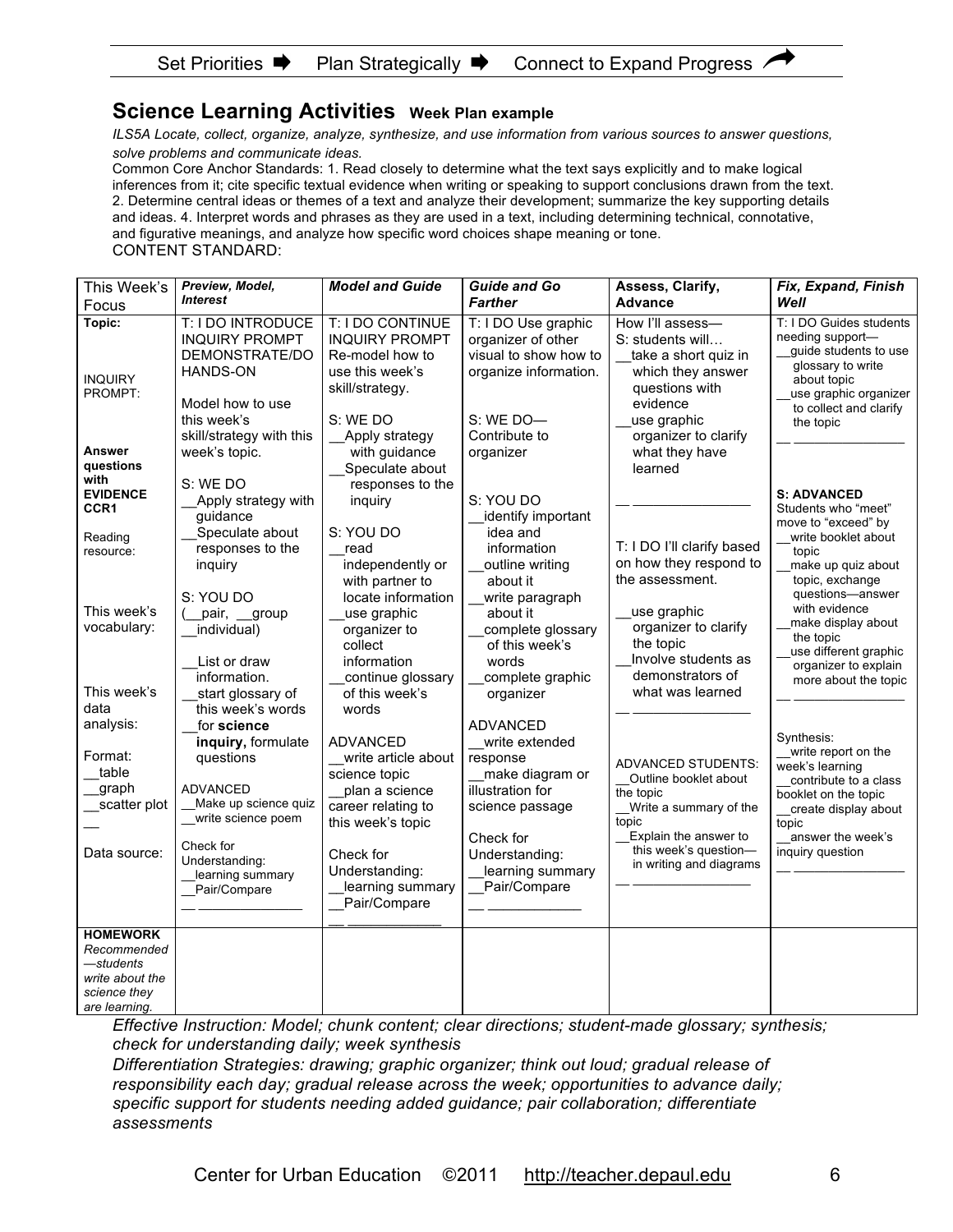# **Example: Multi-Week Learning Planner**

*ILS5A Locate, collect, organize, analyze, synthesize, and use information from various sources to answer questions, solve problems and communicate ideas.*

Common Core Anchor Reading Standards: 1. Read closely to determine what the text says explicitly and to make logical inferences from it; cite specific textual evidence when writing or speaking to support conclusions drawn from the text. 2. Determine central ideas or themes of a text and analyze their development; summarize the key supporting details and ideas. 4. Interpret words and phrases as they are used in a text, including determining technical, connotative, and figurative meanings, and analyze how specific word choices shape meaning or tone.

Common Core Writing Anchor Standard 2. Write informative/explanatory texts to examine and convey complex ideas and information clearly and accurately through the effective selection, organization, and analysis of content.

#### Content Standards:

#### **FOCUS/BIG QUESTION: \_\_\_\_\_\_\_\_\_\_\_\_\_\_\_\_\_\_\_\_\_\_\_\_\_\_\_\_\_\_\_\_\_\_\_\_\_\_\_\_\_\_\_\_\_\_\_\_\_\_\_\_\_\_\_**

| Ideas I want the students<br>to understand: | Skills and Strategies Students will Expand:<br><b>Read to Learn</b><br>ILSIC, 5A | Write to<br>Explain ILS3B | Illustrate to<br>$\mathscr{F}$<br>Communicate<br>ILS26B |  |
|---------------------------------------------|----------------------------------------------------------------------------------|---------------------------|---------------------------------------------------------|--|
|---------------------------------------------|----------------------------------------------------------------------------------|---------------------------|---------------------------------------------------------|--|

| Part                    | Subtopic and question                                                       | <b>Vocabulary</b> | <b>Activities</b> |  |  |
|-------------------------|-----------------------------------------------------------------------------|-------------------|-------------------|--|--|
| 1                       |                                                                             |                   |                   |  |  |
| $\overline{\mathbf{2}}$ |                                                                             |                   |                   |  |  |
| $\mathbf{3}$            |                                                                             |                   |                   |  |  |
| $\overline{\mathbf{4}}$ |                                                                             |                   |                   |  |  |
|                         | Assessment: __student presentations __drawings ___writing _________________ |                   |                   |  |  |
|                         | _portfolio _presentation                                                    |                   |                   |  |  |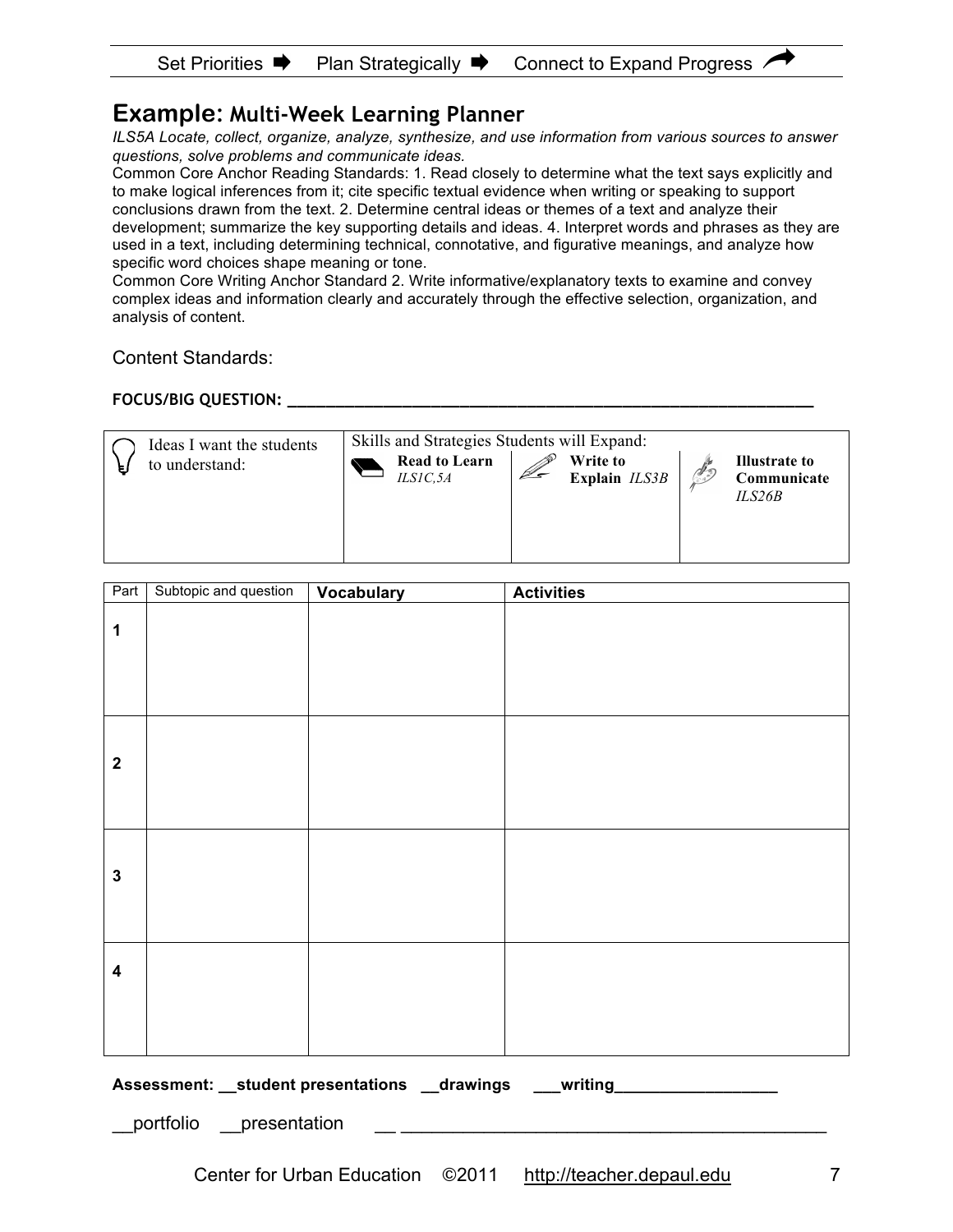Example: PLANNER FOR MULTI-WEEK SOCIAL SCIENCE OR SCIENCE UNITS Chunk the content, develop it clearly, assess frequently, make it visible.

#### **Content Standard: \_\_\_\_\_\_\_\_\_\_\_\_\_\_\_\_\_\_\_\_\_\_\_\_\_\_\_\_\_\_\_\_\_\_\_\_\_\_\_\_\_\_\_\_\_\_\_\_\_\_\_**

**Focus/Big Question** 

**Literacy Standards**

*ILS5A Locate, collect, organize, analyze, synthesize, and use information from various sources to answer questions, solve problems and communicate ideas.*

Common Core Anchor Reading Standards: 1. Read closely to determine what the text says explicitly and to make logical inferences from it; cite specific textual evidence when writing or speaking to support conclusions drawn from the text. 2. Determine central ideas or themes of a text and analyze their development; summarize the key supporting details and ideas. 4. Interpret words and phrases as they are used in a text, including determining technical, connotative, and figurative meanings, and analyze how specific word choices shape meaning or tone.

Common Core Writing Anchor Standard 2. Write informative/explanatory texts to examine and convey complex ideas and information clearly and accurately through the effective selection, organization, and analysis of content.

# **M T W T F** Question of the week Vocabulary: Question of the week Vocabulary: Question of the week Vocabulary: Question of the week Vocabulary:

#### **Unit Assessment**—*Students answer the "BIG question*"

Make a presentation Write a booklet Make a display Write and illustrate a guide  $\_\_\_\_\_\_\_\_\$ Make up a test—with answers  $\_\_\_\_\_\_\_\_\_\_\_\_\_\_\_\_\_\_\_\_\_\_\_$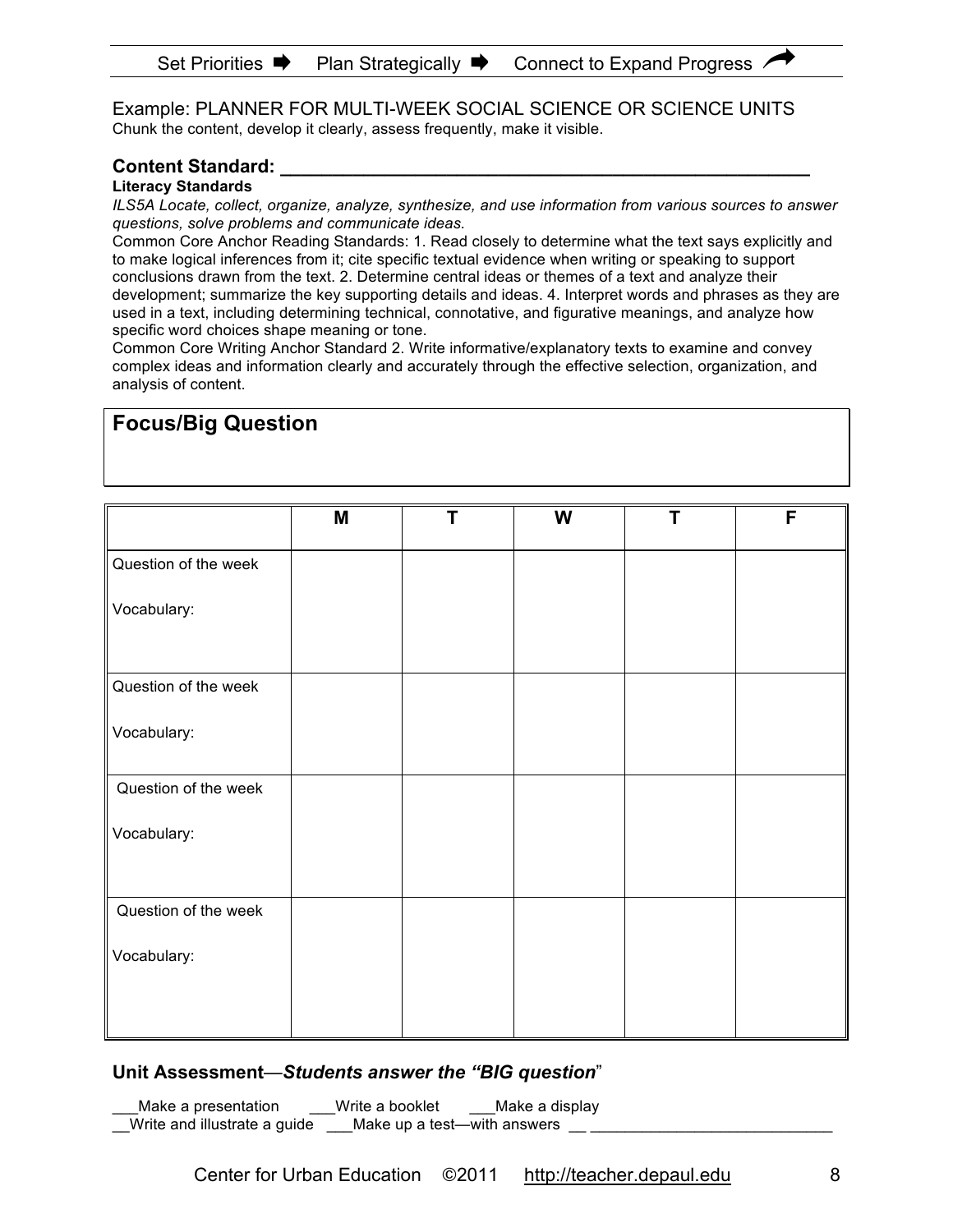#### **UNIT EXAMPLE: Chicago Women's History BIG QUESTION: How have determined women made a difference in Chicago?**

ILS OUTCOMES: Develop vocabulary (ILS1A); increase reading strategies; (ILS1B), develop writing abilities (ILS3B); Expand knowledge of events, trends, individuals and movements shaping the history of Illinois, the United States, and other nations. (ILS16D)

Common Core Anchor Reading Standards:

- 1. Read closely to determine what the text says explicitly and to make logical inferences from it; cite specific textual evidence when writing or speaking to support conclusions drawn from the text.
- 2. 3. Analyze how and why individuals, events, and ideas develop and interact over the course of a text.

Common Core Anchor Writing Standard 2. Write informative/explanatory texts to examine and convey complex ideas and information clearly and accurately through the effective selection, organization, and analysis of content.

 *Assessment: Students will use information about the topic to explain ideas in…* 

 $\mathcal{L} = \{ \mathcal{L}_1, \mathcal{L}_2, \ldots, \mathcal{L}_n \}$  , where  $\mathcal{L}_1$ 

| charts | diagrams | illustrations | maps     | presentation |         |
|--------|----------|---------------|----------|--------------|---------|
| essav  | report   | poem          | glossary | booklet      | display |

| Ρ              | <b>Topic</b>                                                                      | This week's                                                           | This week's Resources                                                                                          | This Week's Writing,                                                       |
|----------------|-----------------------------------------------------------------------------------|-----------------------------------------------------------------------|----------------------------------------------------------------------------------------------------------------|----------------------------------------------------------------------------|
| A<br>R         |                                                                                   | Concepts                                                              | to Read and Respond                                                                                            | Drawing, Presenting                                                        |
| T              |                                                                                   |                                                                       | to                                                                                                             |                                                                            |
| 1              | A woman who<br>has helped our<br>community                                        | cause<br>change<br>community<br>determined<br>effect<br>leader        | Students' information<br>based on their own<br>experience<br>Interviews with local<br>persons<br>Photos        | How someone has helped<br>our community:<br>write/illustrate that history. |
| $\overline{2}$ | A woman who<br>has enabled<br>people to make<br>progress in<br>Chicago.           | enable<br>progress<br>leadership<br>obstacles<br>persistence<br>urban | Photos<br>Chicago newspaper<br>articles.<br>Biography of Chicago<br>leader<br>Interviews with local<br>persons | Dramatize an event in that<br>person's life                                |
| 3              | A woman who<br>has enabled<br>people to make<br>progress in the<br>United States. | country<br>improve<br>nation<br>progress                              | Music relevant to that<br>person's history<br>US history book<br>Biography                                     | Write a poem or song<br>about the way that person<br>helped the country.   |
| 4              | Synthesis                                                                         | future<br>heritage<br>important<br>value                              | Resources collected and<br>developed.                                                                          | A booklet or exhibit about<br>determined women.                            |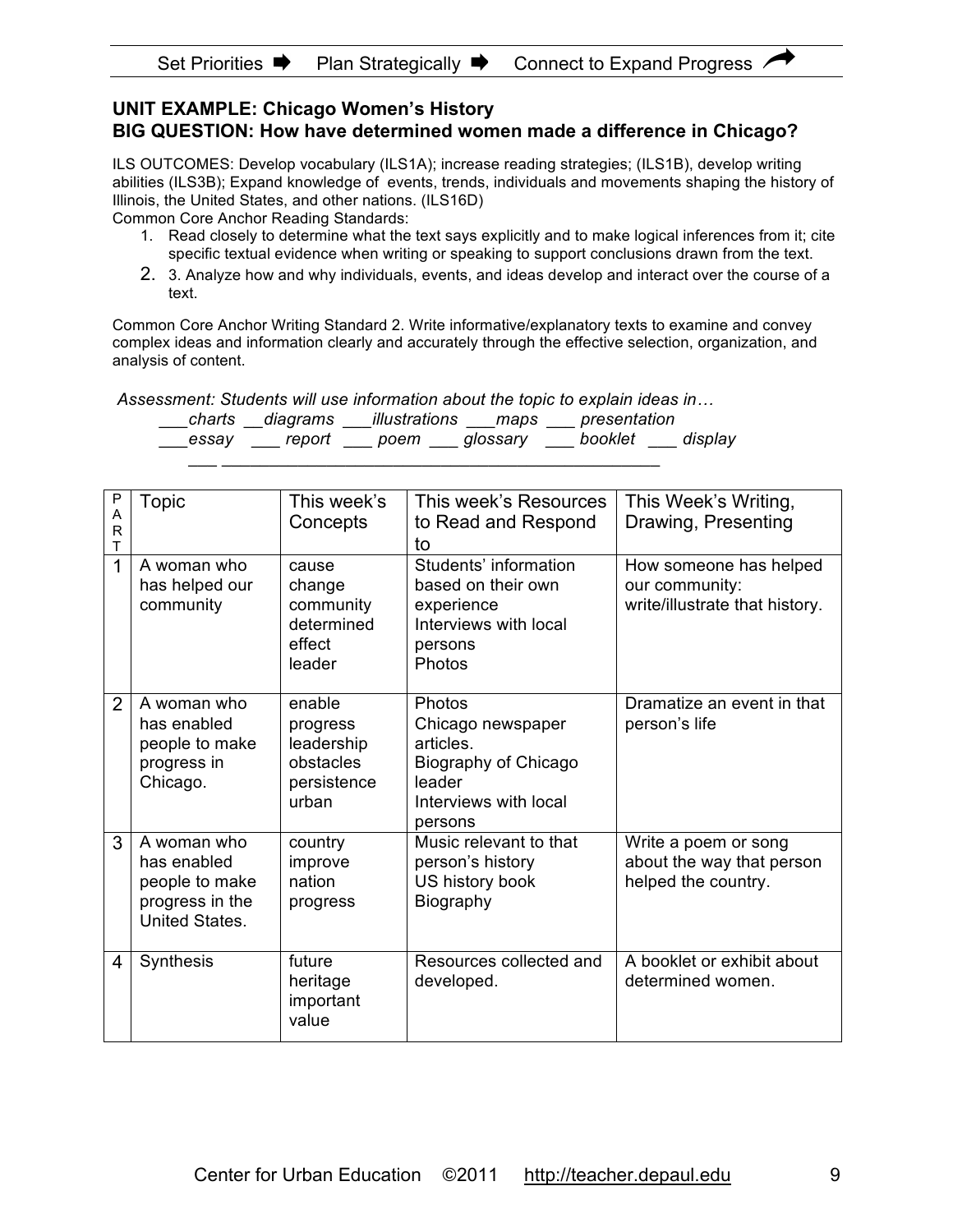# **Nonfiction Literacy Learning/Assessment Scaffolds**

# **The following guides can be used to:**

- To model a reading strategy
- As self-guides for students
- As coaching/teaching guides for students needing additional support
- As assessments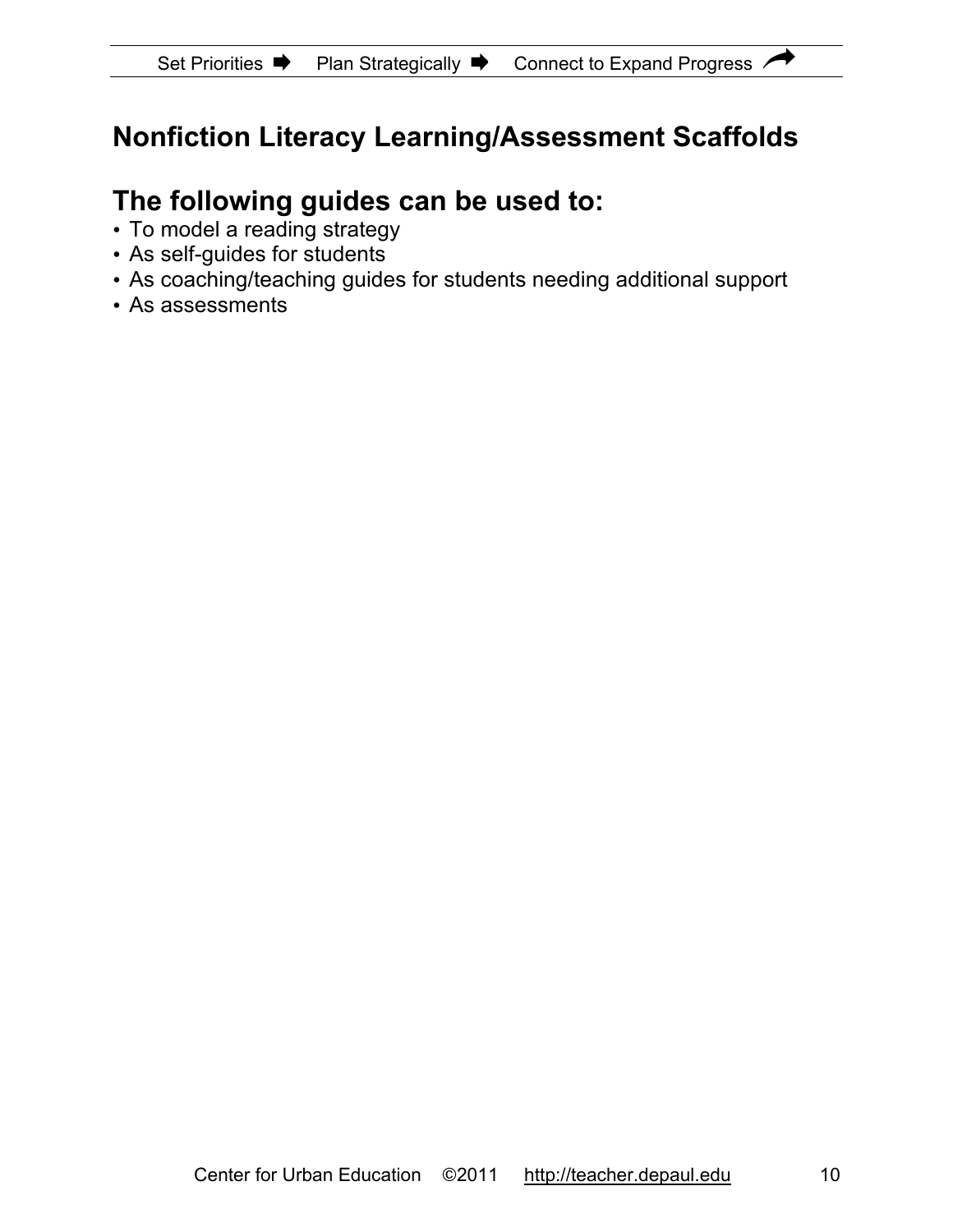

# **ORGANIZE TO THINK CLEARLY AND LEARN MORE**

**A graphic organizer is an open question.**

**It helps clarify students' thinking—and identify thinking gaps.**

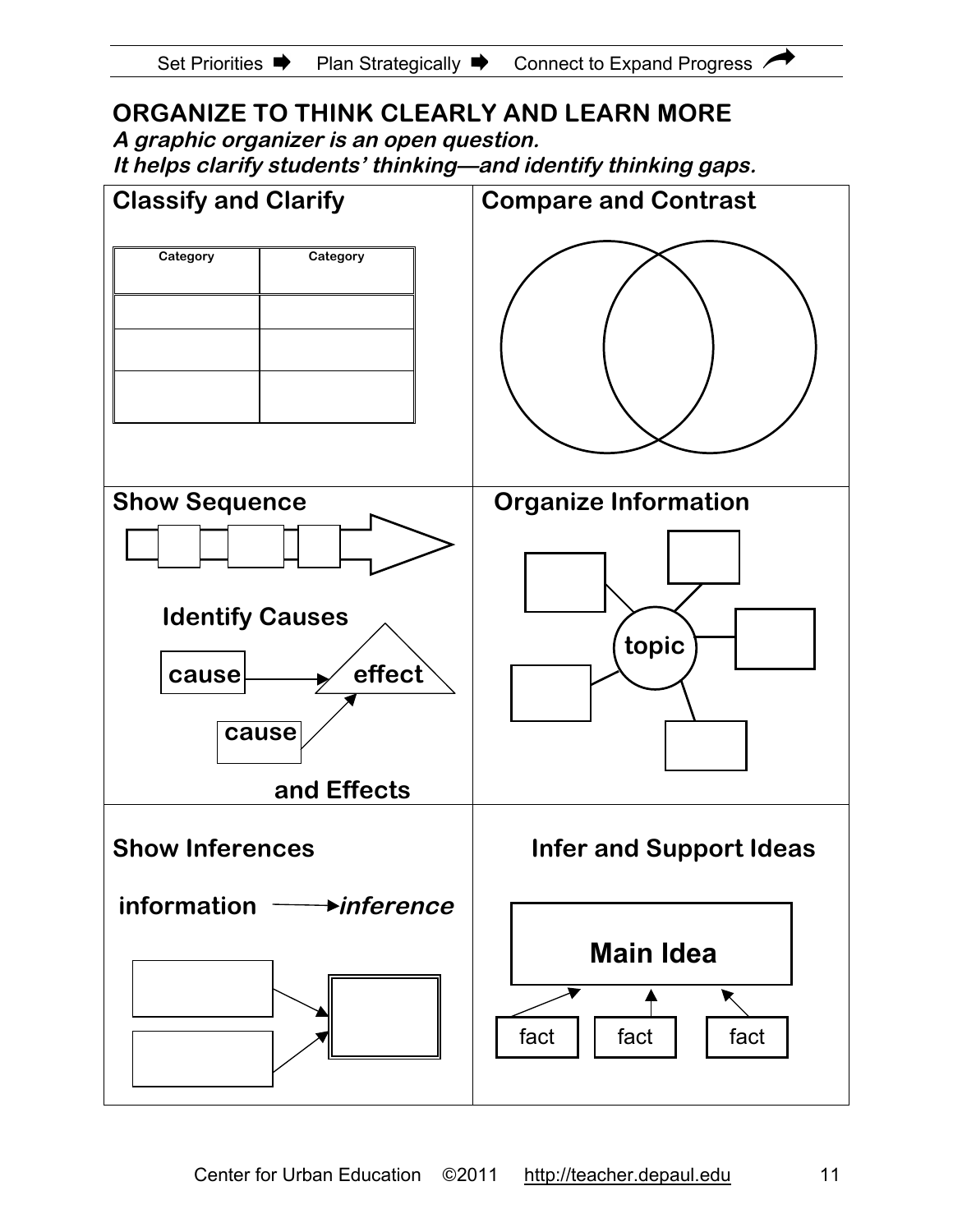# **Graphic Organizer Assessment Rubric**

Usually a graphic organizer is part of a process, it is a way to organize information, an intermediate step to making a presentation or writing about a topic or situation. It may be a "pre-writer" that students use to organize their writing. So students should meet the following criteria when making a graphic organizer:

- $\checkmark$  Is it complete?
- **Is it correct?**
- **Is it clear?**

The following rubric is designed for use if the graphic organizer is the final assignment. Otherwise, it can be used as a checklist for making sure that the organization is complete and useful as students base their next steps—writing or presenting—on the information they have organized.

*Recommended: Students can exceed if they revise their responses to meet the level 4 requirements.*

# SHOW CLEAR THINKING

| <b>Rating</b>  | <b>Requirements</b>                                                                      |
|----------------|------------------------------------------------------------------------------------------|
|                | Provides information for each part of the organizer<br>ш                                 |
| 4              | All information is correct<br>П                                                          |
|                | Gives organizer a title (if it does not have one)<br>□                                   |
|                | Writes about the organizer-an explanation, summary, or<br>П                              |
|                | application of what the organizer presents (complexity varies                            |
|                | with grade level-from sentence through extended response)                                |
|                | Cites the source of the information (grades 5-8)<br>0                                    |
|                |                                                                                          |
| 3              | Provides information for each part of the organizer                                      |
|                | All information is correct<br>п                                                          |
|                |                                                                                          |
|                |                                                                                          |
| $\overline{2}$ |                                                                                          |
|                | Provides information for most parts of the organizer<br>Most information is correct<br>п |
|                |                                                                                          |
|                |                                                                                          |
| 1              |                                                                                          |
|                | Provides information for part of the organizer<br>□                                      |
|                | Some information is correct<br>п                                                         |
|                |                                                                                          |
|                |                                                                                          |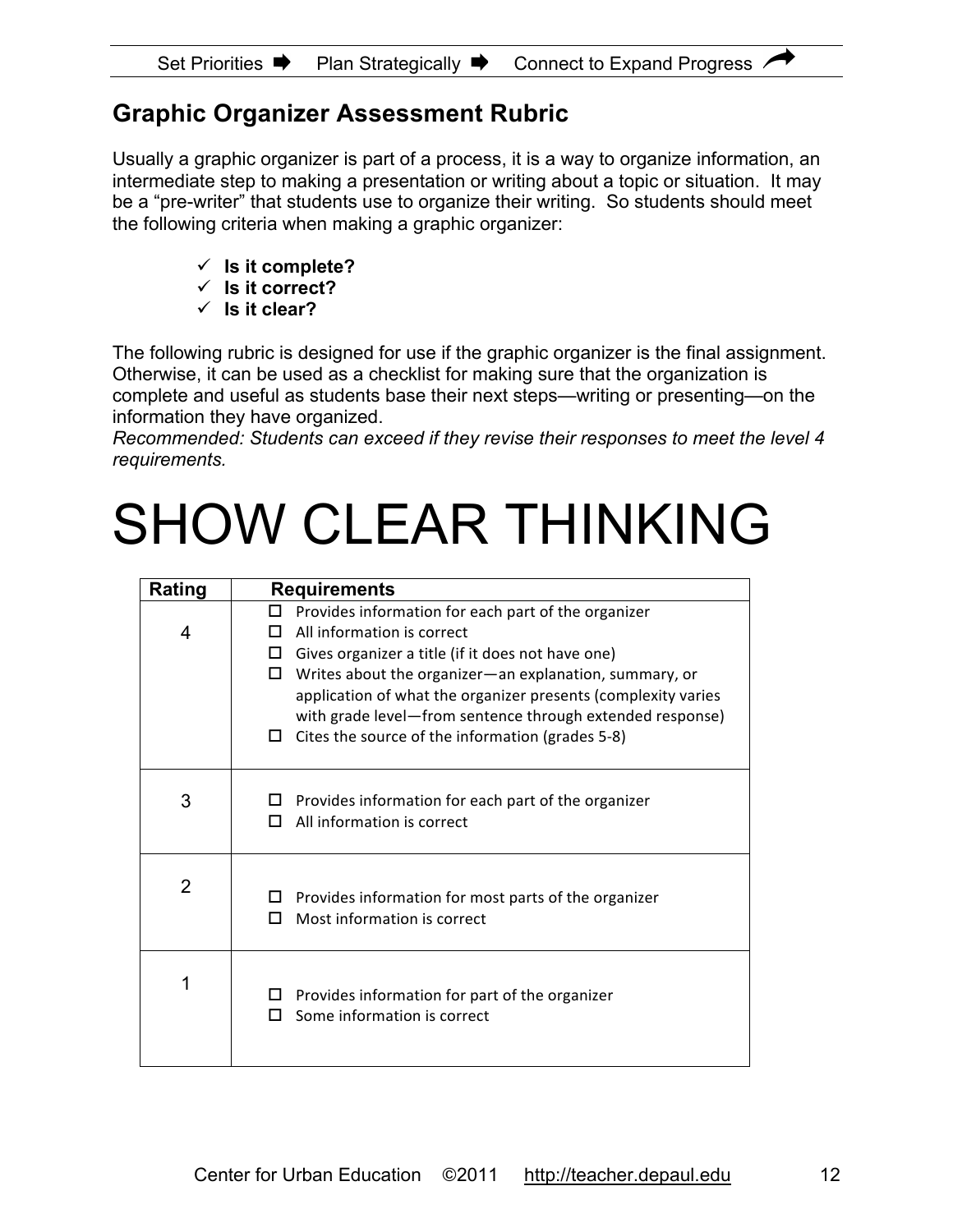| <b>Set Priorities</b> | <b>Plan Strategically</b> | Connect to Expand Progress |
|-----------------------|---------------------------|----------------------------|
|-----------------------|---------------------------|----------------------------|

#### **Content Vocabulary Builder**

ILS1A apply word analysis and vocabulary skills to comprehend selections

Objective: I can identify and explain words that are important to a topic

Common Core Reading Anchor Standard 4. Interpret words and phrases as they are used in a text, including determining technical, connotative, and figurative meanings, and analyze how specific word choices shape meaning or tone.

**TOPIC: \_\_\_\_\_\_\_\_\_\_\_\_\_\_\_\_\_\_\_\_\_\_\_\_\_\_\_\_\_\_\_\_\_\_\_\_\_\_\_\_\_\_\_\_\_\_\_\_\_**

| <b>WORD</b> | Show what it means. Draw a<br>picture. | Write another word that<br>tells about this word. |
|-------------|----------------------------------------|---------------------------------------------------|
|             |                                        |                                                   |
|             |                                        |                                                   |
|             |                                        |                                                   |
|             |                                        |                                                   |
|             |                                        |                                                   |
|             |                                        |                                                   |
|             |                                        |                                                   |
|             |                                        |                                                   |
|             |                                        |                                                   |
|             |                                        |                                                   |
|             |                                        |                                                   |
|             |                                        |                                                   |

*THINK WITH YOUR WORDS*. Use them to tell what you think about this topic.

 $\overline{\mathbf{r}}$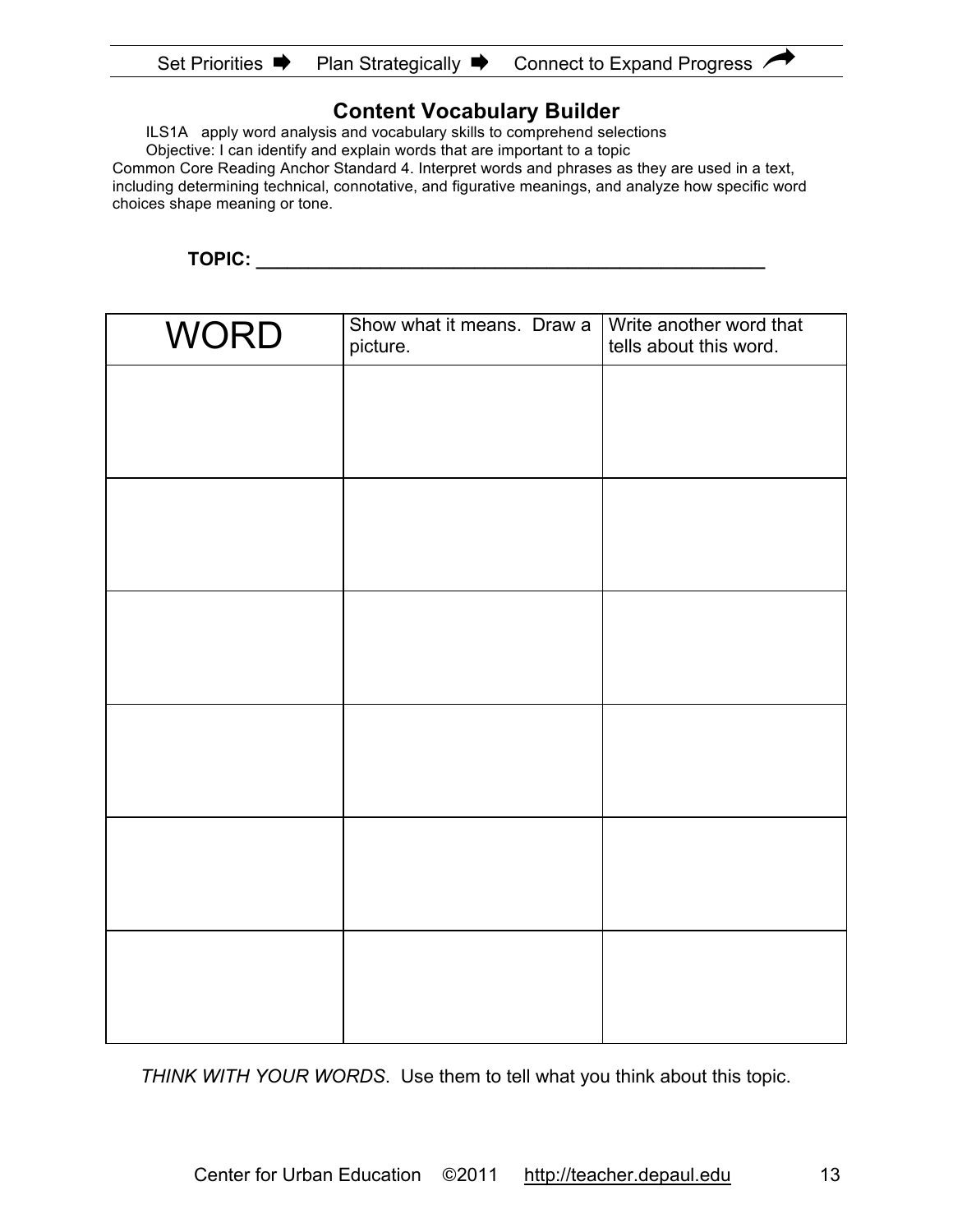# **I Can Comprehend A Paragraph or Page**

ILS1C comprehend a broad range of reading materials; Objective: *I can comprehend the meaning of a nonfiction paragraph or page. CCSSRI1.2. Identify the main topic and retell key details of a text.*

You can draw the meaning of a sentence, or a paragraph or page. And if you show it with pictures, you see what you are learning as you read. Choose one sentence (or paragraph or page).

Draw a picture that shows what it says.

Then show your picture to another student. Ask that student to find the part you pictured. Ask them to write what they see your picture says.

 $\blacksquare$  see

 $\mathcal{L}_\text{G}$  , and the contribution of the contribution of the contribution of the contribution of the contribution of the contribution of the contribution of the contribution of the contribution of the contribution of t

 $\mathcal{L}_\text{G}$  , and the contribution of the contribution of the contribution of the contribution of the contribution of the contribution of the contribution of the contribution of the contribution of the contribution of t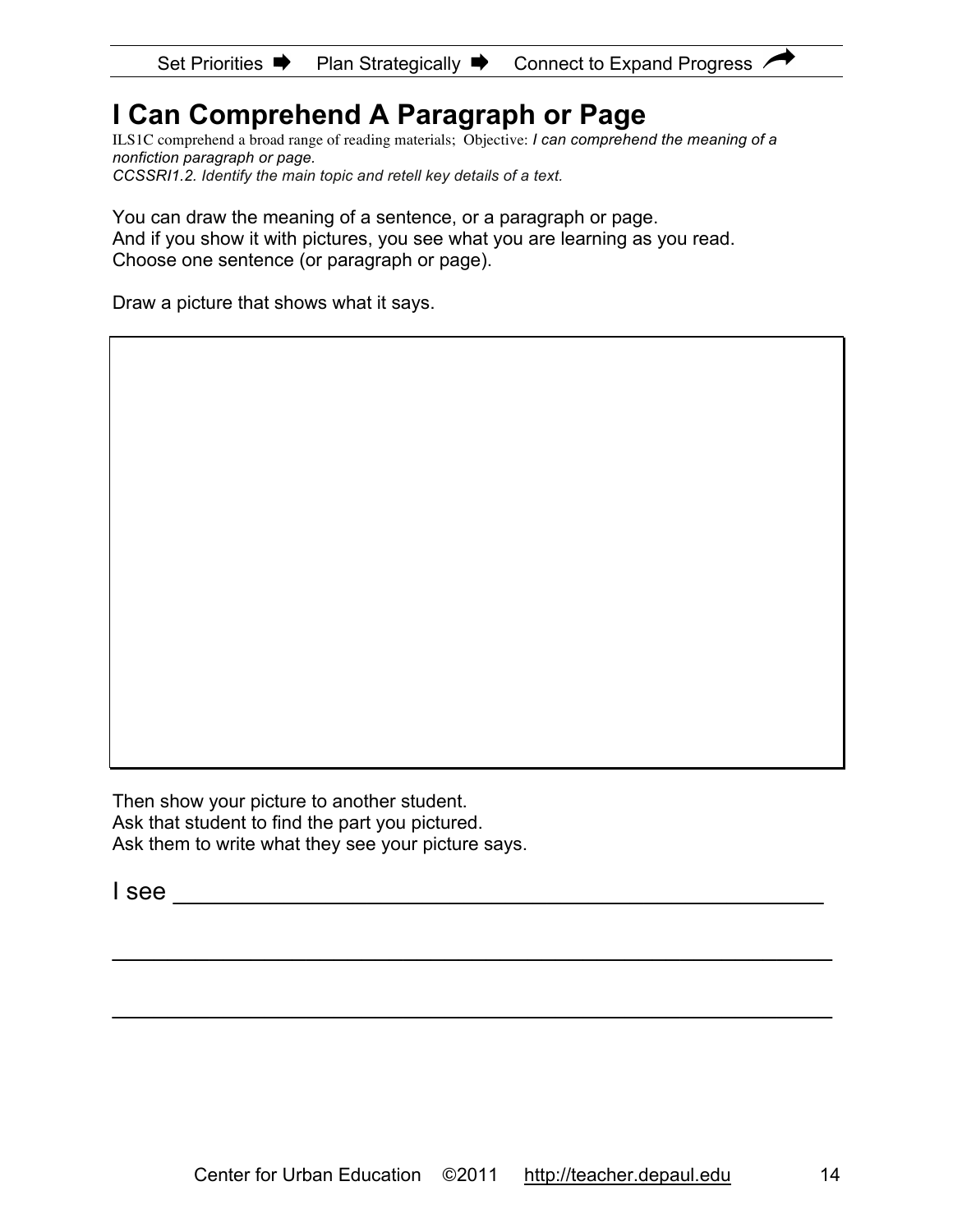#### Set Priorities  $\Rightarrow$  Plan Strategically  $\Rightarrow$  Connect to Expand Progress A

# **I can comprehend a paragraph, then a page/section in a text**

ILS1C comprehend a broad range of reading materials; objective--I can represent important information in a paragraph in a picture.

CCSS Anchor Standard 2. Determine central ideas or themes of a text and analyze their development; summarize the key supporting details and ideas.

Place this page next to your book. Read 3 paragraphs in one section. After you read each paragraph, draw a picture that shows what it says.

Heading of the section: **Example 20** Figure 20 Figure 20 Figure 20 Figure 20 Figure 20 Figure 20 Figure 20 Figure 20 Figure 20 Figure 20 Figure 20 Figure 20 Figure 20 Figure 20 Figure 20 Figure 20 Figure 20 Figure 20 Figur



*What's the main idea of this section?*

**\_\_\_\_\_\_\_\_\_\_\_\_\_\_\_\_\_\_\_\_\_\_\_\_\_\_\_\_\_\_\_\_\_\_\_\_\_\_\_\_\_\_\_\_\_\_\_\_\_\_\_\_\_\_\_\_\_\_\_\_\_\_\_\_\_**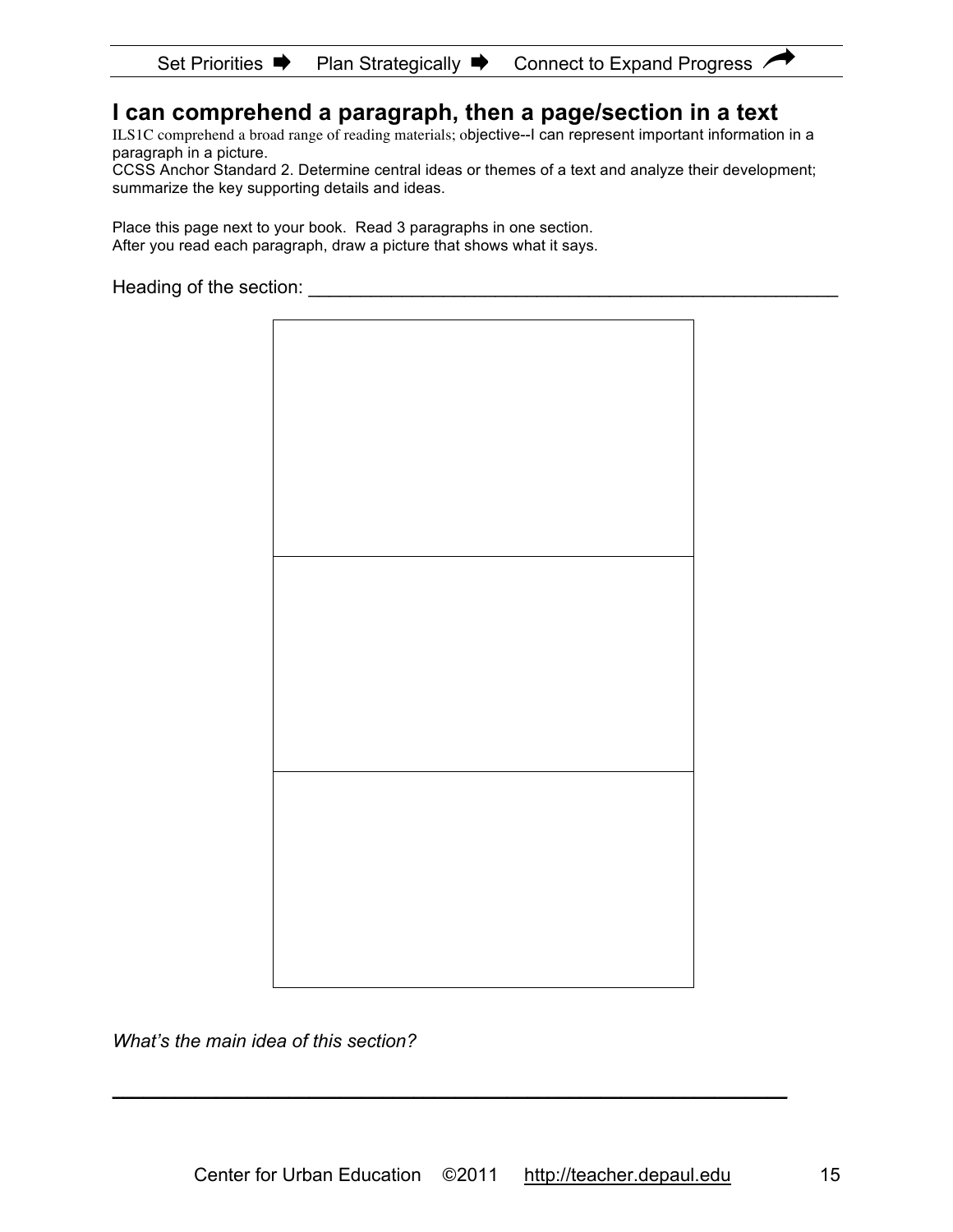# Read to Learn

ILS 5A locate, organize, and use information from various sources to answer questions, solve problems, and communicate ideas. Objective I can organize and communicate information about a topic. CCSS Anchor Reading Standard 1. Read closely to determine what the text says explicitly and to make logical inferences from it; cite specific textual evidence when writing or speaking to support conclusions drawn from the text.

*\_\_\_\_\_\_\_\_\_\_\_\_\_\_\_\_\_\_\_\_\_\_\_\_\_\_\_\_\_\_\_\_\_\_\_\_\_\_\_\_\_\_\_\_\_\_\_\_\_\_\_\_\_\_\_\_\_\_\_\_\_\_\_\_\_\_\_\_\_\_*

*Topic: \_\_\_\_\_\_\_\_\_\_\_\_\_\_\_\_\_\_\_\_\_\_\_\_\_\_\_\_\_\_\_\_\_\_\_\_\_\_\_\_\_\_\_\_\_\_\_\_\_\_\_\_*

*BIG question about it. \_\_\_\_\_\_\_\_\_\_\_\_\_\_\_\_\_\_\_\_\_\_\_\_\_\_\_\_\_\_\_\_\_\_\_\_\_\_\_\_\_\_\_\_\_\_\_\_\_\_\_*

What I will read: **What I will read:**  $\blacksquare$ 

*List information from the text to answer the question.*

| Information | Page # |
|-------------|--------|
|             |        |
|             |        |
|             |        |
|             |        |
|             |        |
|             |        |
|             |        |
|             |        |
|             |        |
|             |        |
|             |        |
|             |        |
|             |        |
|             |        |
|             |        |
|             |        |
|             |        |
|             |        |

Write your answer to the BIG question. Support your conclusion with information from your list. Either use quotation marks if you use a statement from the text or paraphrase it—write the information in your own words.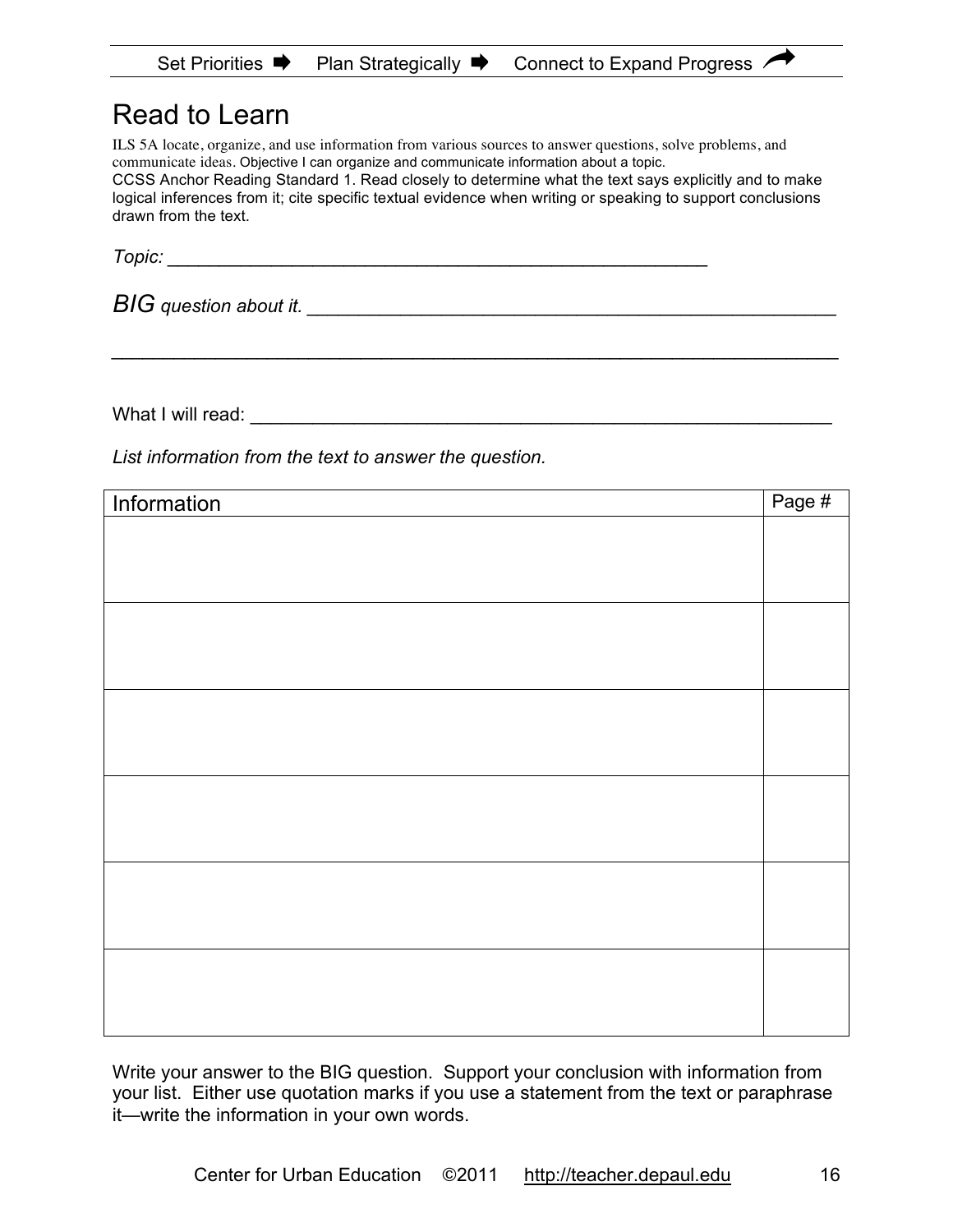# **What did you learn?**

ILS 5A locate, organize, and use information from various sources to answer questions, solve problems, and communicate ideas. objective: I can communicate important words and facts about a topic. CCSS Anchor Reading Standard 1. Read closely to determine what the text says explicitly and to make

logical inferences from it; cite specific textual evidence when writing or speaking to support conclusions drawn from the text.

TOPIC: \_\_\_\_\_\_\_\_\_\_\_\_\_\_\_\_\_\_\_\_\_\_\_\_\_\_\_\_\_\_\_\_\_\_\_\_\_\_\_\_\_\_\_\_\_\_\_\_\_

*What are important words that help understand this topic?*

 $\mathcal{L}_\text{max}$  and  $\mathcal{L}_\text{max}$  and  $\mathcal{L}_\text{max}$  and  $\mathcal{L}_\text{max}$  and  $\mathcal{L}_\text{max}$  and  $\mathcal{L}_\text{max}$ 

\_\_\_\_\_\_\_\_\_\_\_\_\_\_\_\_\_\_\_\_\_\_\_\_\_\_\_\_\_\_\_\_\_\_\_\_\_\_\_\_\_\_\_\_\_\_\_\_\_\_\_\_\_\_\_\_\_\_\_\_\_\_\_\_\_\_

\_\_\_\_\_\_\_\_\_\_\_\_\_\_\_\_\_\_\_\_\_\_\_\_\_\_\_\_\_\_\_\_\_\_\_\_\_\_\_\_\_\_\_\_\_\_\_\_\_\_\_\_\_\_\_\_\_\_\_\_\_\_\_\_\_\_

\_\_\_\_\_\_\_\_\_\_\_\_\_\_\_\_\_\_\_\_\_\_\_\_\_\_\_\_\_\_\_\_\_\_\_\_\_\_\_\_\_\_\_\_\_\_\_\_\_\_\_\_\_\_\_\_\_\_\_\_\_\_\_\_\_\_

\_\_\_\_\_\_\_\_\_\_\_\_\_\_\_\_\_\_\_\_\_\_\_\_\_\_\_\_\_\_\_\_\_\_\_\_\_\_\_\_\_\_\_\_\_\_\_\_\_\_\_\_\_\_\_\_\_\_\_\_\_\_\_\_\_\_

\_\_\_\_\_\_\_\_\_\_\_\_\_\_\_\_\_\_\_\_\_\_\_\_\_\_\_\_\_\_\_\_\_\_\_\_\_\_\_\_\_\_\_\_\_\_\_\_\_\_\_\_\_\_\_\_\_\_\_\_\_\_\_\_\_\_

\_\_\_\_\_\_\_\_\_\_\_\_\_\_\_\_\_\_\_\_\_\_\_\_\_\_\_\_\_\_\_\_\_\_\_\_\_\_\_\_\_\_\_\_\_\_\_\_\_\_\_\_\_\_\_\_\_\_\_\_\_\_\_\_\_\_

*What are important facts?*

#### **Think More:**

Write a paragraph about the topic. Explain what you think is one important idea. Use words and facts from what you learned to explain the topic.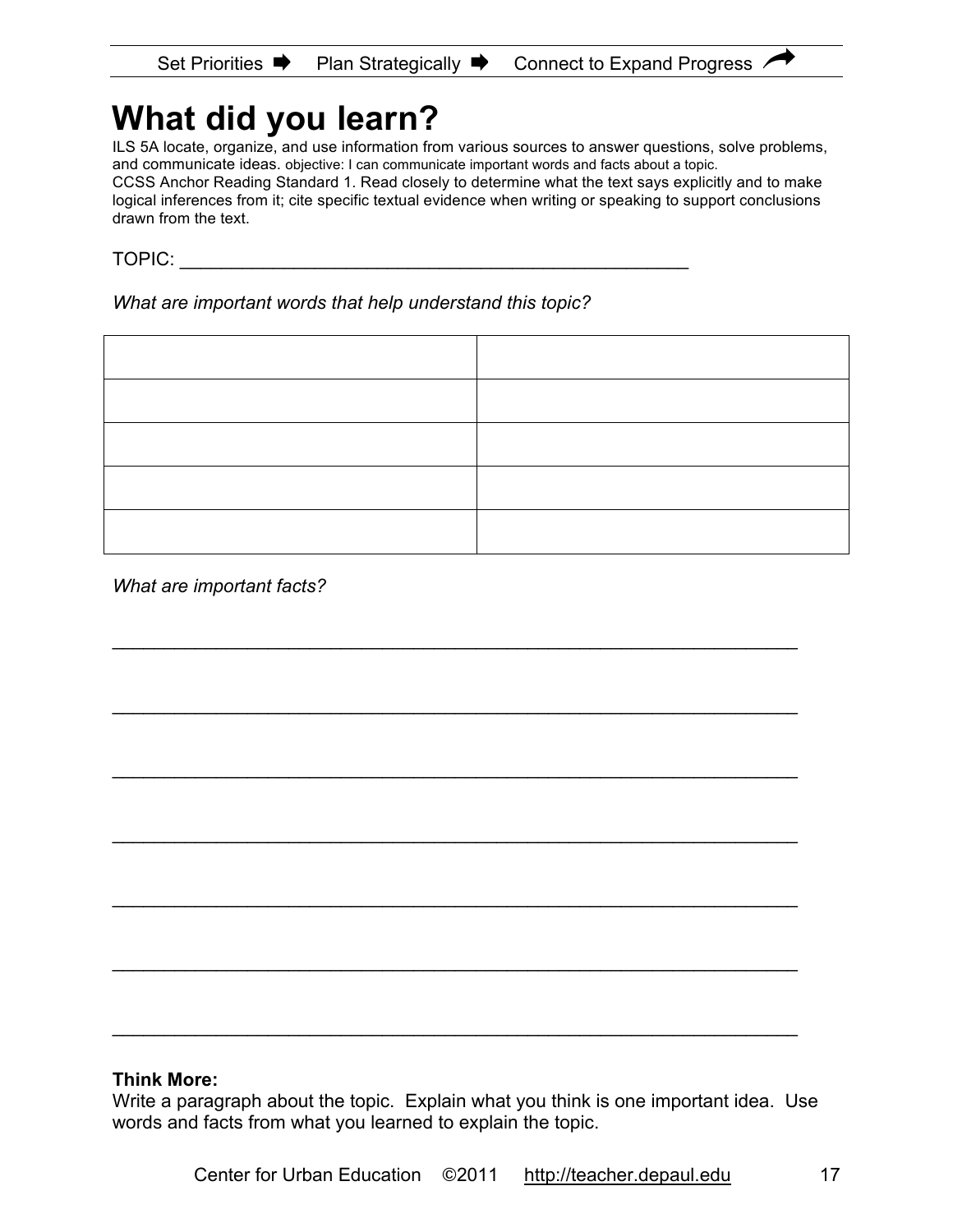#### Set Priorities  $\blacksquare$  Plan Strategically  $\blacksquare$  Connect to Expand Progress  $\land$

# **I can classify facts and opinions.**

ILS1C comprehend a broad range of reading materials; objective: Can identify facts or opinions. Common Core Anchor Reading Standard 1. Read closely to determine what the text says explicitly and to make logical inferences from it; cite specific textual evidence when writing or speaking to support conclusions drawn from the text. (Note: Grades 6-8 include analysis of fact/opinion in nonfiction reading in social studies and science. ISAT includes questions requiring identification of opinions.)

*Put statements of facts in column 1 and statements of opinion in column 2. If a text does not include opinions then the opinion column is blank.* 

| These are facts I found in the text. | These are opinions I found in the text. |
|--------------------------------------|-----------------------------------------|
|                                      |                                         |
|                                      |                                         |
|                                      |                                         |
|                                      |                                         |
|                                      |                                         |
|                                      |                                         |
|                                      |                                         |
|                                      |                                         |
|                                      |                                         |
|                                      |                                         |
|                                      |                                         |
|                                      |                                         |
|                                      |                                         |
|                                      |                                         |
|                                      |                                         |
|                                      |                                         |
|                                      |                                         |
|                                      |                                         |
|                                      |                                         |
|                                      |                                         |
|                                      |                                         |

This is how to know if a statement is a fact.

This is how to tell if a statement is an opinion.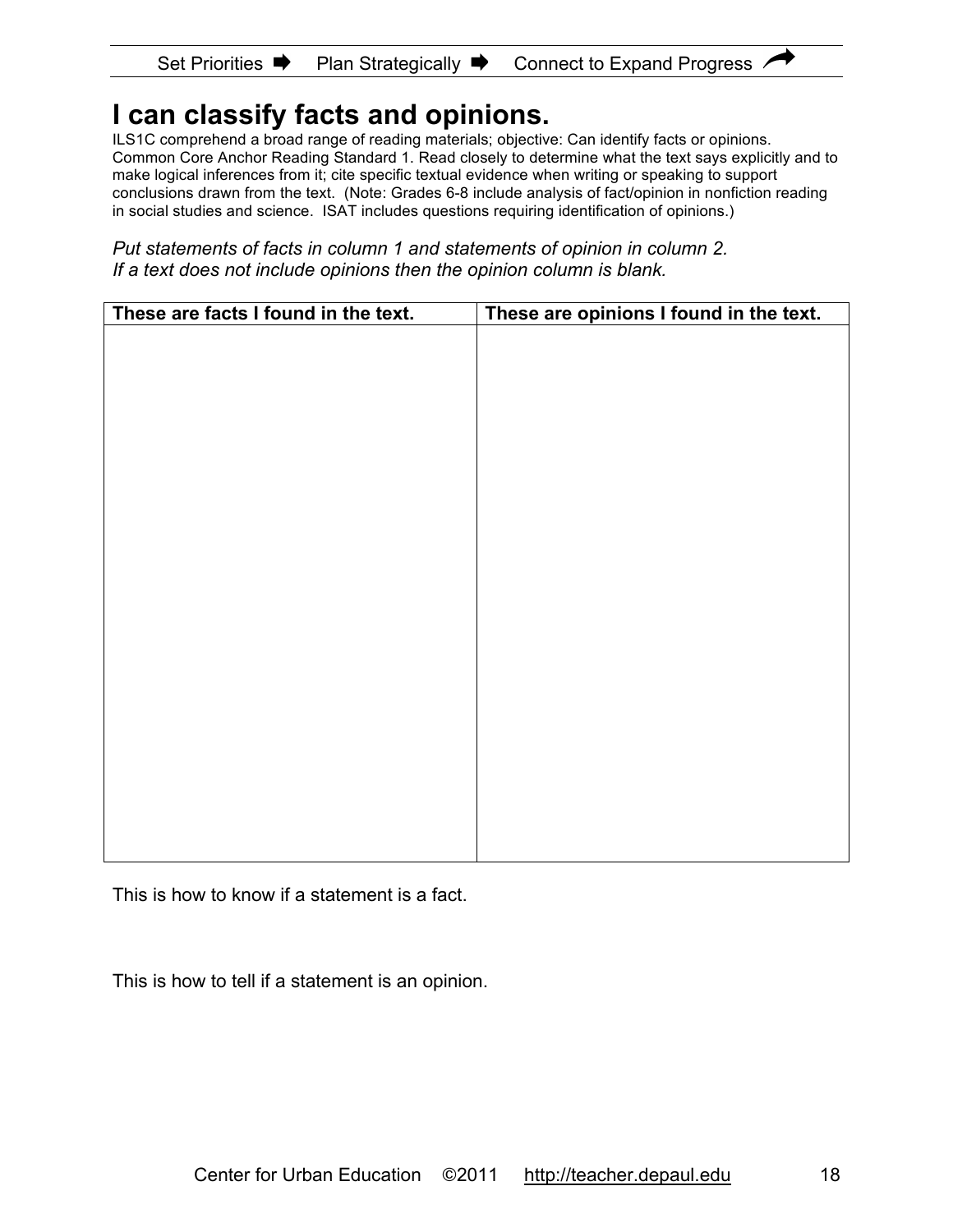# **I can locate and classify information about a topic.**

ILS 5A locate, organize, and use information from various sources to answer questions, solve problems, and communicate ideas. objective: I can analyze a text to identify categories and classify information about a topic.

Common Core Anchor Reading Standard1. Read closely to determine what the text says explicitly and to make logical inferences from it; cite specific textual evidence when writing or speaking to support conclusions drawn from the text.

Read about a topic.

Figure out 3 categories of information.

For example, if it is history list people, places, events.

 $\text{Topic:}$ 

#### **Think More:**

Write about the topic. Explain what you learned. Use the categories and information from your chart.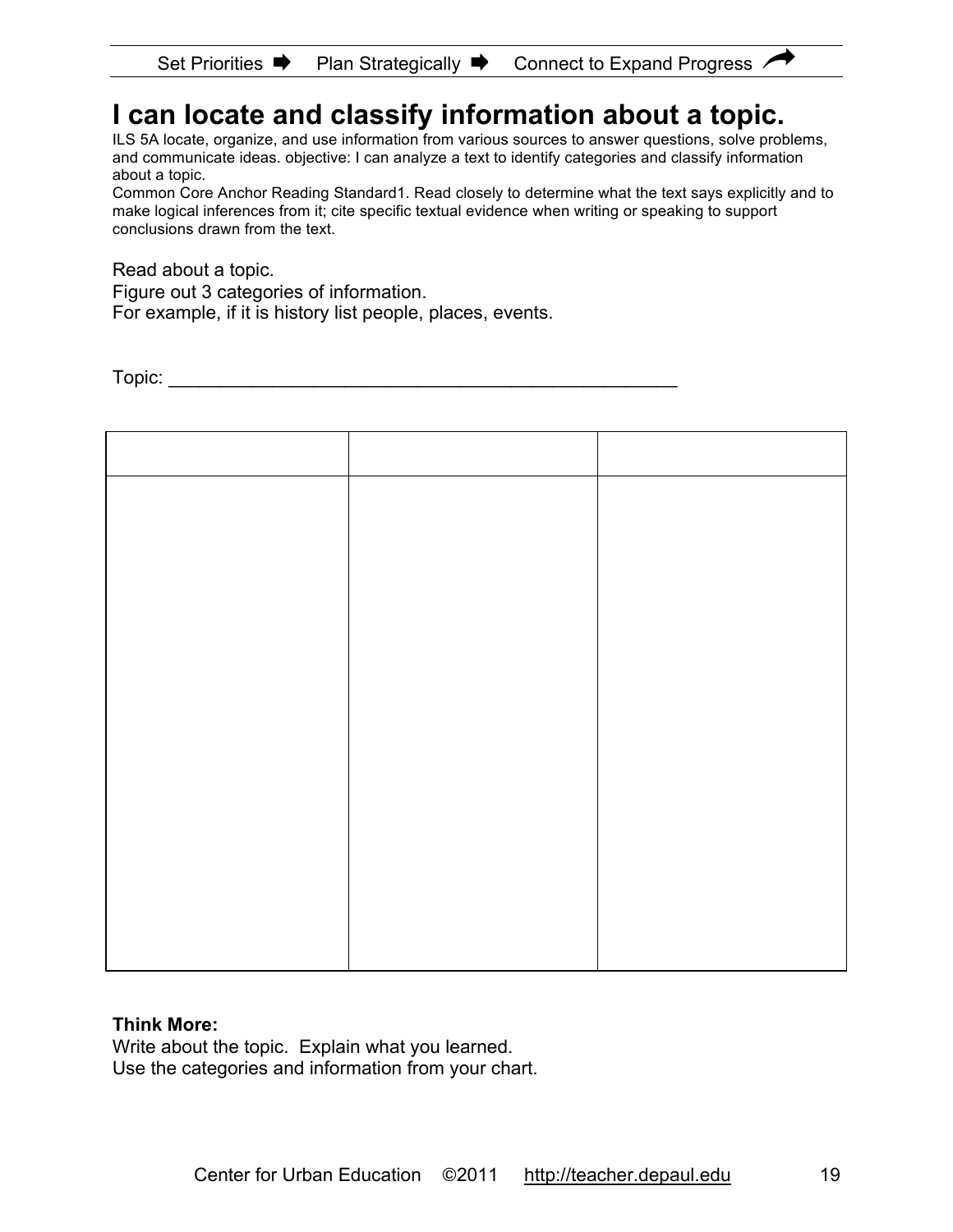|  | Set Priorities ■ | <b>Plan Strategically</b> | Connect to Expand Progress |
|--|------------------|---------------------------|----------------------------|
|--|------------------|---------------------------|----------------------------|

# Comprehend a Culture

ILS 5A locate, organize, and use information from various sources to answer questions, solve problems, and communicate ideas. Objective: Locate and classify information about a situation.

CCSS Anchor Reading Standard 1. Read closely to determine what the text says explicitly and to make logical inferences from it; cite specific textual evidence when writing or speaking to support conclusions drawn from the text.

TOPIC: **with a set of the set of the set of the set of the set of the set of the set of the set of the set of the set of the set of the set of the set of the set of the set of the set of the set of the set of the set of th** 

List or draw information for each category.

| Place       |  |
|-------------|--|
| Homes       |  |
| <b>Work</b> |  |

**Think More:** What is an important value of people in this culture?

*Explain your conclusion. Why do you think that is an important value?*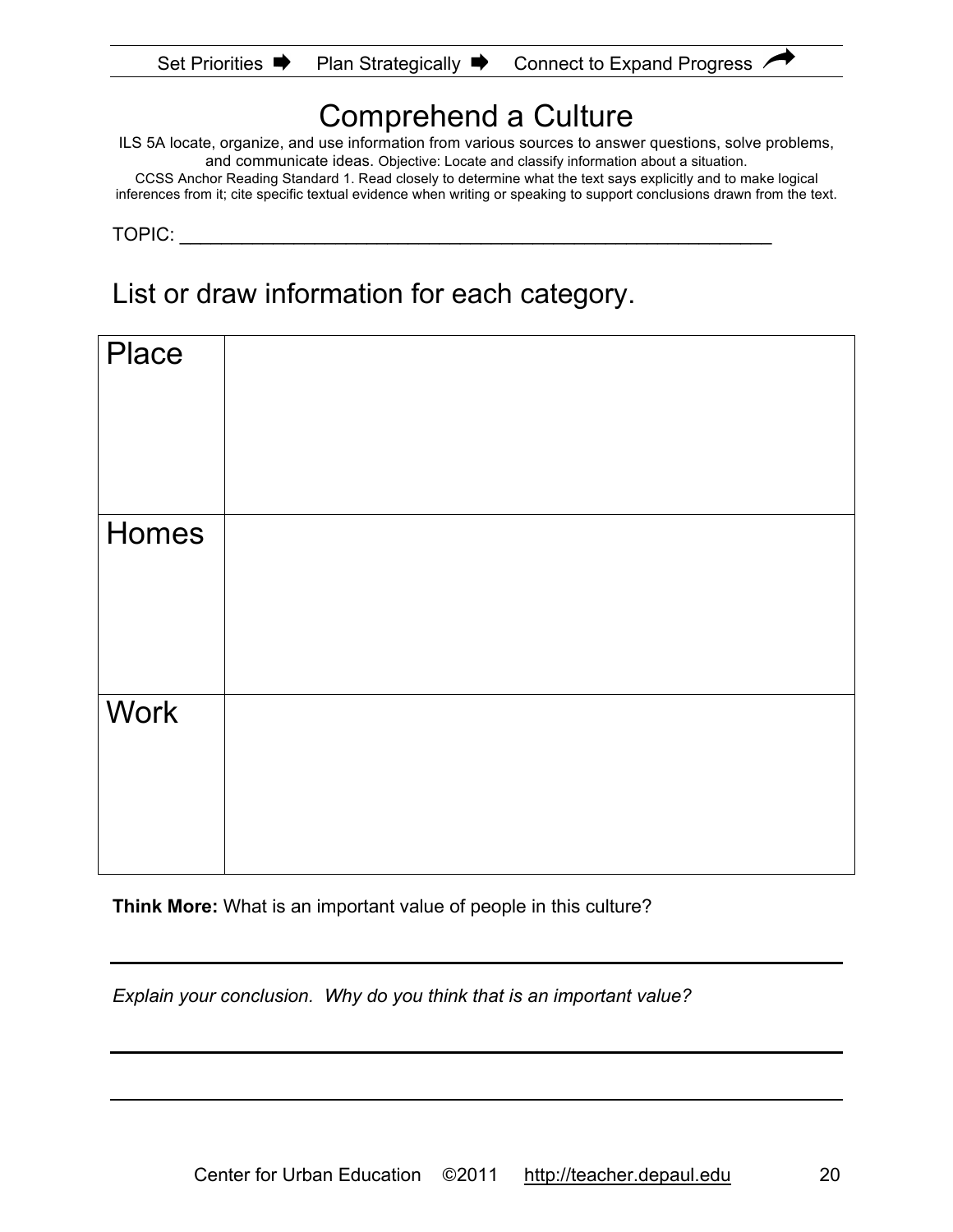| Set Priorities | Plan Strategically $\blacktriangleright$ | Connect to Expand Progress / |
|----------------|------------------------------------------|------------------------------|
|----------------|------------------------------------------|------------------------------|

# Analyze History

ILS 5A locate, organize, and use information from various sources to answer questions, solve problems, and communicate ideas. Objective: Locate and classify information about a situation. CCSS Anchor Reading Standard 2. Determine central ideas or themes of a text and analyze their development; summarize the key supporting details and ideas.

TOPIC:

# ORGANIZE TO UNDERSTAND

| People       |  |
|--------------|--|
| <b>Place</b> |  |
| Challenges   |  |
| Choices      |  |
| Changes      |  |

**Think More:** What is an important idea you learned about this history?

*Explain your idea. On another page use information you found to support that idea.*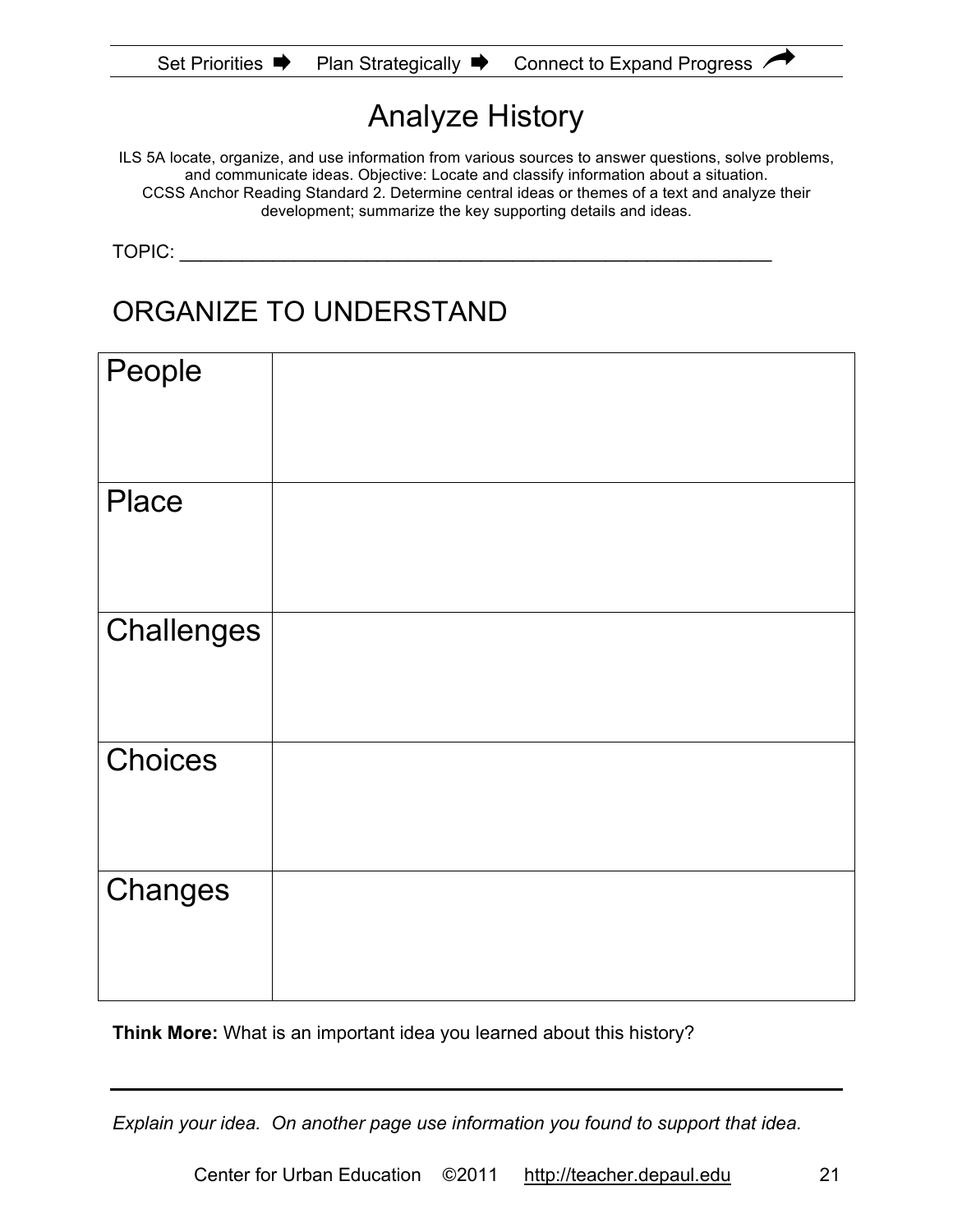# **READ TO LEARN, THEN WRITE WHAT YOU LEARN—LEARN MORE!**

The following pages present three Common Core reading standards for nonfiction text that students would develop as they read to learn. The grade level sets include nonfiction writing that students can do to learn more. The grade level writing standards are based on the Writing Anchor Standards, which are listed here.

### **Common Core Anchor Standards for Writing**

#### **Text Types and Purposes**

1. Write arguments to support claims in an analysis of substantive topics or texts using valid reasoning and relevant and sufficient evidence.

#### **2. Write informative/explanatory texts to examine and convey complex ideas and information clearly and accurately through the effective selection, organization, and analysis of content.**

3. Write narratives to develop real or imagined experiences or events using effective technique, well-chosen details, and well-structured event sequences.

#### **Production and Distribution of Writing**

4. Produce clear and coherent writing in which the development, organization, and style are appropriate to task, purpose, and audience.

5. Develop and strengthen writing as needed by planning, revising, editing, rewriting, or trying a new approach.

6. Use technology, including the Internet, to produce and publish writing and to interact and collaborate with others.

### **Research to Build and Present Knowledge**

7. Conduct short as well as more sustained research projects based on focused questions, demonstrating understanding of the subject under investigation.

8. Gather relevant information from multiple print and digital sources, assess the credibility and accuracy of each source, and integrate the information while avoiding plagiarism.

9. Draw evidence from literary or informational texts to support analysis, reflection, and research.

### **Range of Writing**

10. Write routinely over extended time frames (time for research, reflection, and revision) and shorter time frames (a single sitting or day or two) for a range for tasks, purposes, and audiences.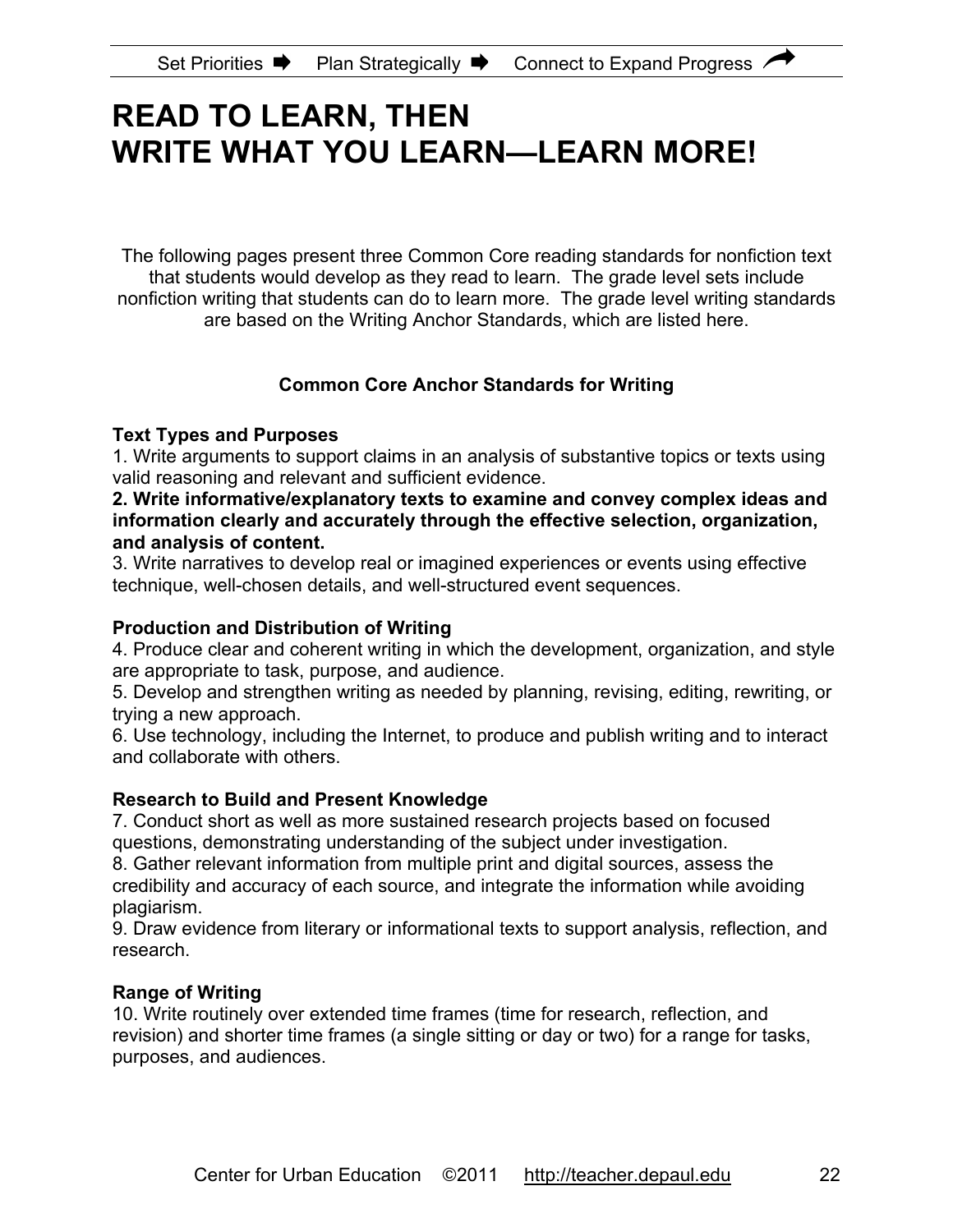## **Nonfiction READING AND WRITING CONNECTIONS Kindergarten**

### **Read to Learn Concepts and Content**

- RI.K.1. With prompting and support, ask and answer questions about key details in a text.
- RI.K.2. With prompting and support, identify the main topic and retell key details of a text.
- RI.K.3. With prompting and support, describe the connection between two individuals, events, ideas, or pieces of information in a text.

### **Write to Explain Ideas with Examples**

W.K.2. Use a combination of drawing, dictating, and writing to compose informative/explanatory texts in which they name what they are writing about and supply some information about the topic.

Students may also write narrative or opinions based on content learning—see the Common Core Writing Standards for specifications.

## **Nonfiction READING AND WRITING CONNECTIONS First Grade**

### **Read to Learn Concepts and Content**

RI.1.1. Ask and answer questions about key details in a text.

RI.1.2. Identify the main topic and retell key details of a text.

RI.1.3. Describe the connection between two individuals, events, ideas, or pieces of information in a text.

### **Write to Explain Ideas with Examples**

W.1.2. Write informative/explanatory texts in which they name a topic, supply some facts about the topic, and provide some sense of closure.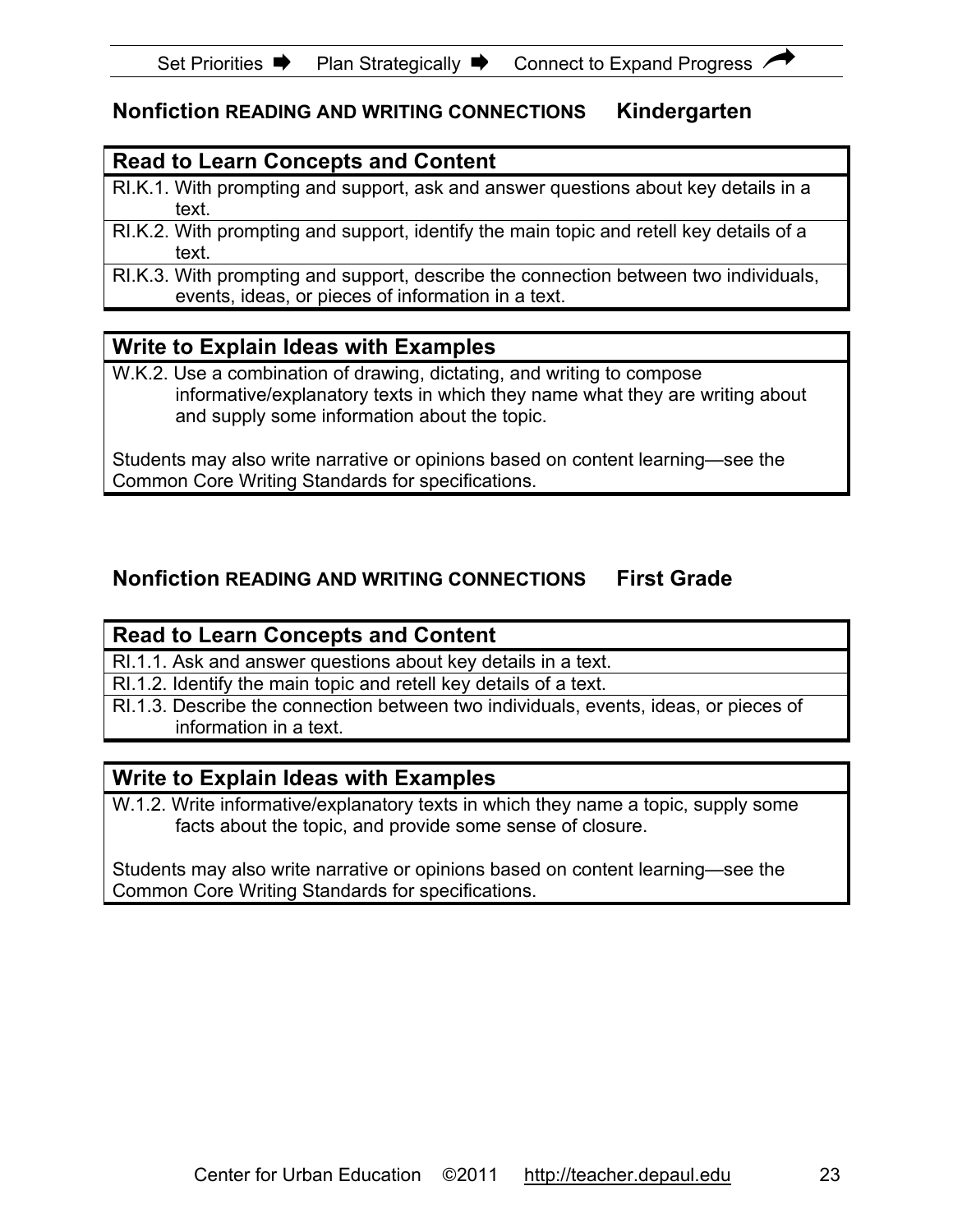## **Nonfiction READING AND WRITING CONNECTIONS Second Grade**

### **Read to Learn Concepts and Content**

- RI.2.1. Ask and answer such questions as *who, what, where, when, why*, and *how* to demonstrate understanding of key details in a text.
- RI.2.2. Identify the main topic of a multiparagraph text as well as the focus of specific paragraphs within the text.
- RI.2.3. Describe the connection between a series of historical events, scientific ideas or concepts, or steps in technical procedures in a text.

### **Write to Explain Ideas with Examples**

W.2.2. Write informative/explanatory texts in which they introduce a topic, use facts and definitions to develop points, and provide a concluding statement or section.

Students may also write narrative or opinions based on content learning—see the Common Core Writing Standards for specifications.

# **Nonfiction READING AND WRITING CONNECTIONS Third Grade Read to Learn Concepts and Content**

- RI.3.1. Ask and answer questions to demonstrate understanding of a text, referring explicitly to the text as the basis for the answers.
- RI.3.2. Determine the main idea of a text; recount the key details and explain how they support the main idea.
- RI.3.3. Describe the relationship between a series of historical events, scientific ideas or concepts, or steps in technical procedures in a text, using language that pertains to time, sequence, and cause/effect.

### **Write to Explain Ideas with Examples**

- W.3.2. Write informative/explanatory texts to examine a topic and convey ideas and information clearly.
	- **Introduce a topic and group related information together; include illustrations** when useful to aiding comprehension.
	- Develop the topic with facts, definitions, and details.
	- Use linking words and phrases (e.g., also, another, and, more, but) to connect ideas within categories of information.
	- **Provide a concluding statement or section.**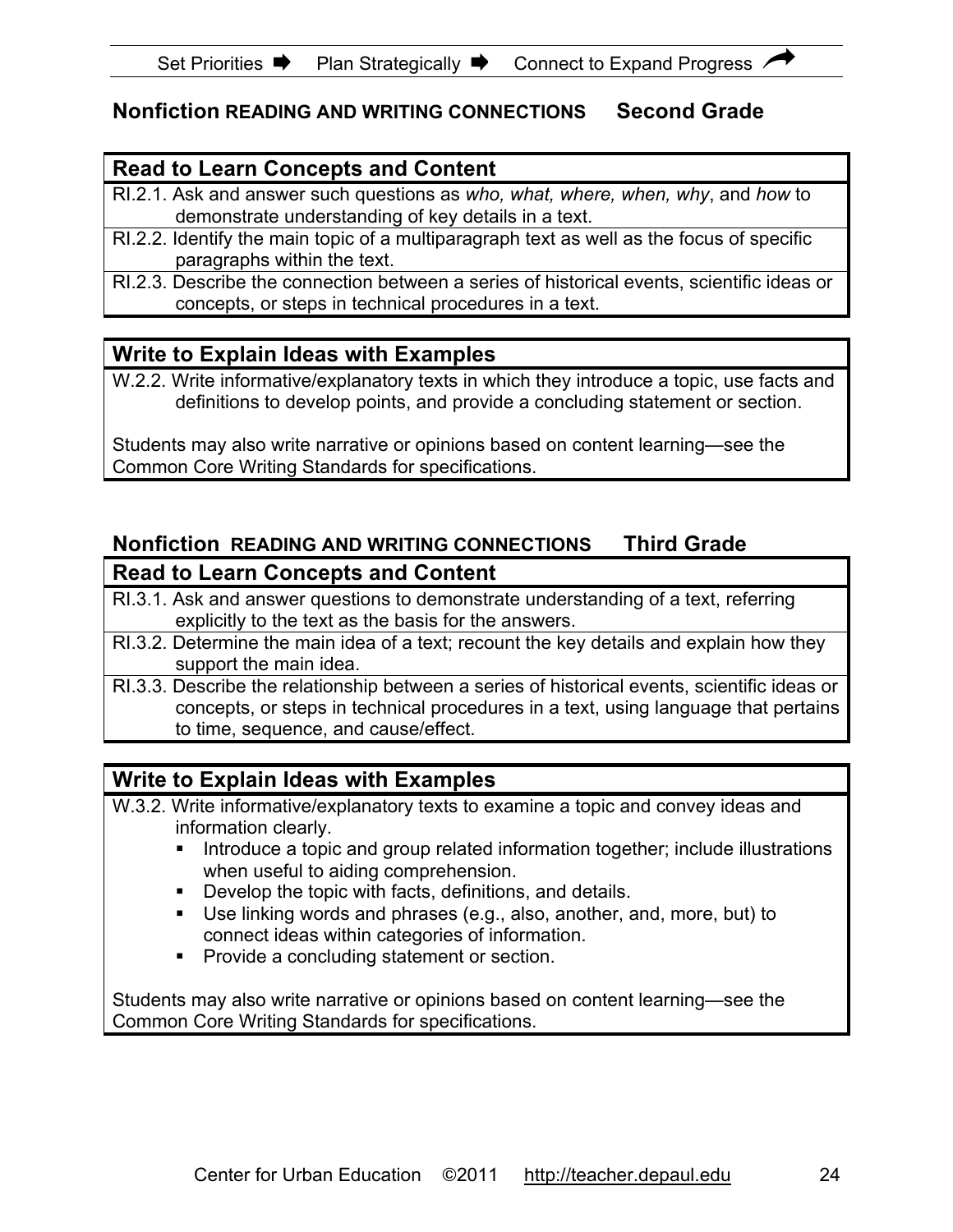### **Nonfiction READING AND WRITING CONNECTIONS Fourth Grade Read to Learn Concepts and Content**

- RI.4.1. Refer to details and examples in a text when explaining what the text says explicitly and when drawing inferences from the text.
- RI.4.2. Determine the main idea of a text and explain how it is supported by key details; summarize the text.
- RI.4.3. Explain events, procedures, ideas, or concepts in a historical, scientific, or technical text, including what happened and why, based on specific information in the text.

# **Write to Explain Ideas with Examples**

- W.4.2. Write informative/explanatory texts to examine a topic and convey ideas and information clearly.
	- Introduce a topic clearly and group related information in paragraphs and sections; include formatting (e.g., headings), illustrations, and multimedia when useful to aiding comprehension.
	- **Develop the topic with facts, definitions, concrete details, quotations, or other** information and examples related to the topic.
	- **EXECT** Link ideas within categories of information using words and phrases (e.g., *another*, *for example*, *also*, *because*).
	- Use precise language and domain-specific vocabulary to inform about or explain the topic. Provide a concluding statement or section related to the information or explanation presented.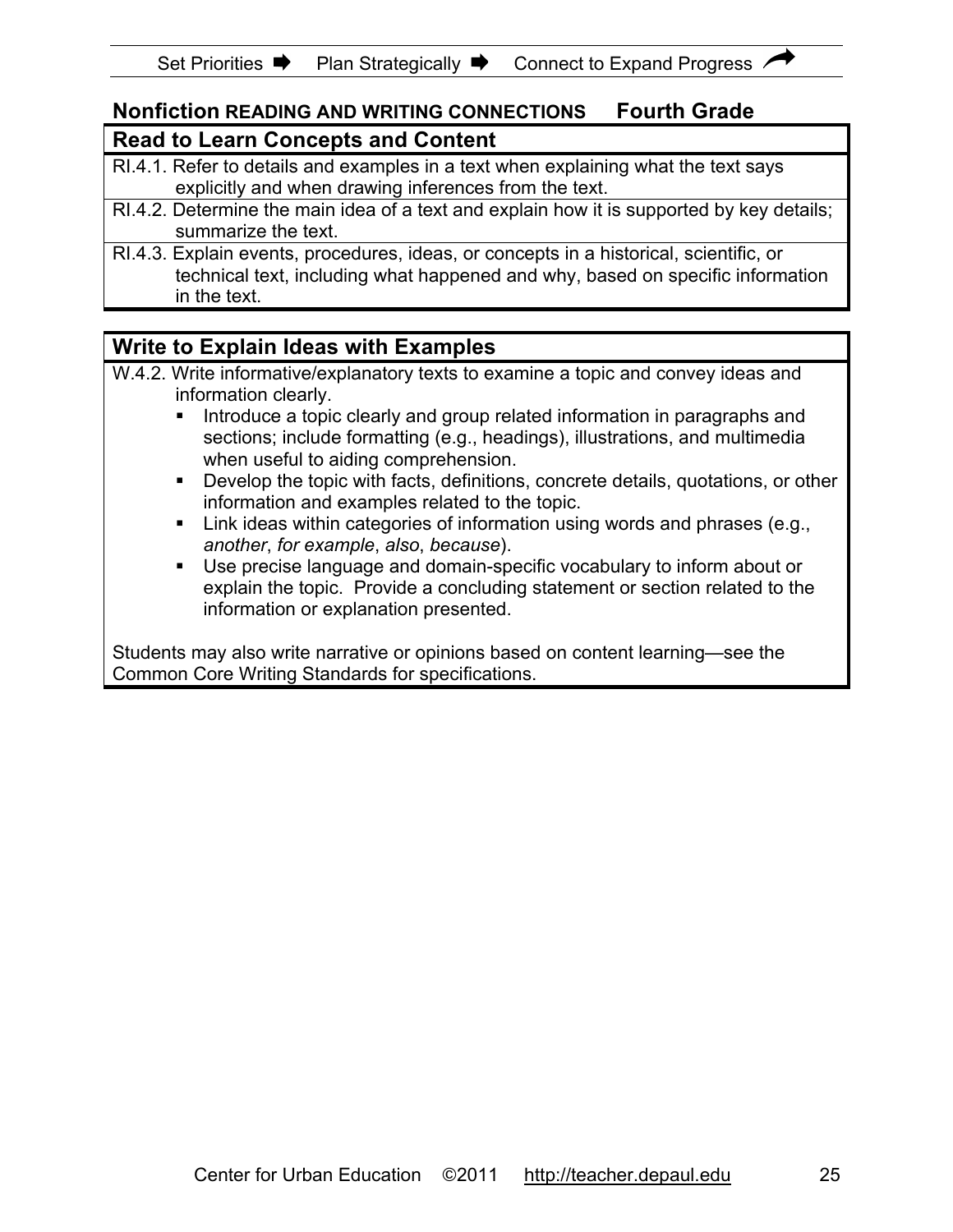# **Nonfiction READING AND WRITING CONNECTIONS Fifth Grade**

### **Read to Learn Concepts and Content**

- RI.5.1. Quote accurately from a text when explaining what the text says explicitly and when drawing inferences from the text.
- RI.5.2. Determine two or more main ideas of a text and explain how they are supported by key details; summarize the text.
- RI.5.3. Explain the relationships or interactions between two or more individuals, events, ideas, or concepts in a historical, scientific, or technical text based on specific information in the text.

# **Write to Explain Ideas with Examples**

- W.5.2. Write informative/explanatory texts to examine a topic and convey ideas and information clearly.
	- Introduce a topic clearly, provide a general observation and focus, and group related information logically; include formatting (e.g., headings), illustrations, and multimedia when useful to aiding comprehension.
	- Develop the topic with facts, definitions, concrete details, quotations, or other information and examples related to the topic.
	- Link ideas within and across categories of information using words, phrases, and clauses (e.g., *in contrast*, *especially*).
	- Use precise language and domain-specific vocabulary to inform about or explain the topic.
	- **Provide a concluding statement or section related to the information or** explanation presented.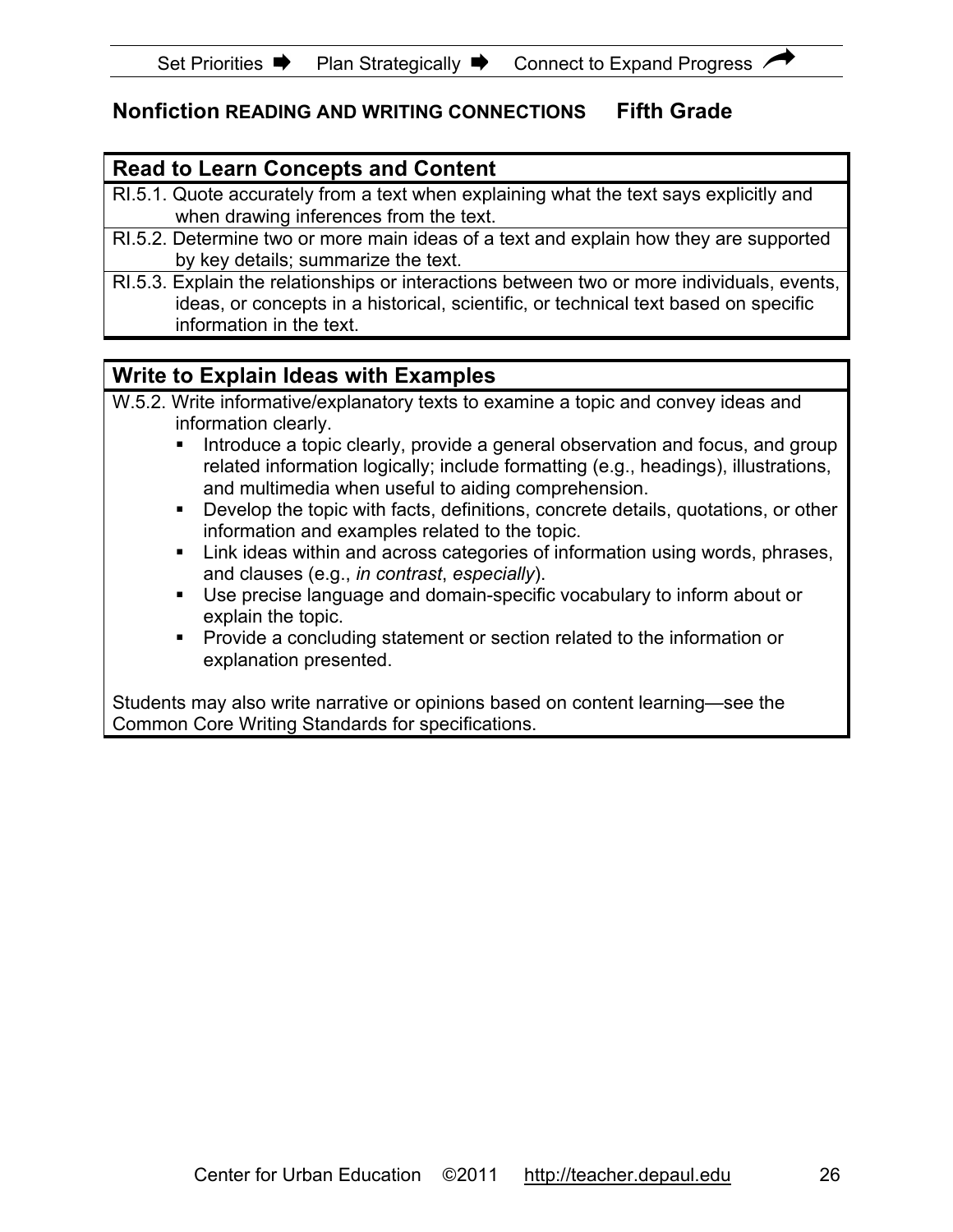# **Grades 6-8 Content Reading and Writing**

### **Research to Build and Present Knowledge**

WHST.6-8.7. Conduct short research projects to answer a question (including a selfgenerated question), drawing on several sources and generating additional related, focused questions that allow for multiple avenues of exploration.

WHST.6-8.8. Gather relevant information from multiple print and digital sources, using search terms effectively; assess the credibility and accuracy of each source; and quote or paraphrase the data and conclusions of others while avoiding plagiarism and following a standard format for citation.

WHST.6-8.9. Draw evidence from informational texts to support analysis reflection, and research.

### **Key Ideas and Details**

#### **Science**

- RST.6-8.1. Cite specific textual evidence to support analysis of science and technical texts.
- RST.6-8.2. Determine the central ideas or conclusions of a text; provide an accurate summary of the text distinct from prior knowledge or opinions.
- RST.6-8.3. Follow precisely a multistep procedure when carrying out experiments, taking measurements, or performing technical tasks.

### **Social Studies**

- RH.6-8.1. Cite specific textual evidence to support analysis of primary and secondary sources.
- RH.6-8.2. Determine the central ideas or information of a primary or secondary source; provide an accurate summary of the source distinct from prior knowledge or opinions.
- RH.6-8.3. Identify key steps in a text's description of a process related to history/social studies (e.g., how a bill becomes law, how interest rates are raised or lowered).

### **Range of Writing**

WHST.6-8.10. Write routinely over extended time frames (time for reflection and revision) and shorter time frames (a single sitting or a day or two) for a range of discipline-specific tasks, purposes, and audiences.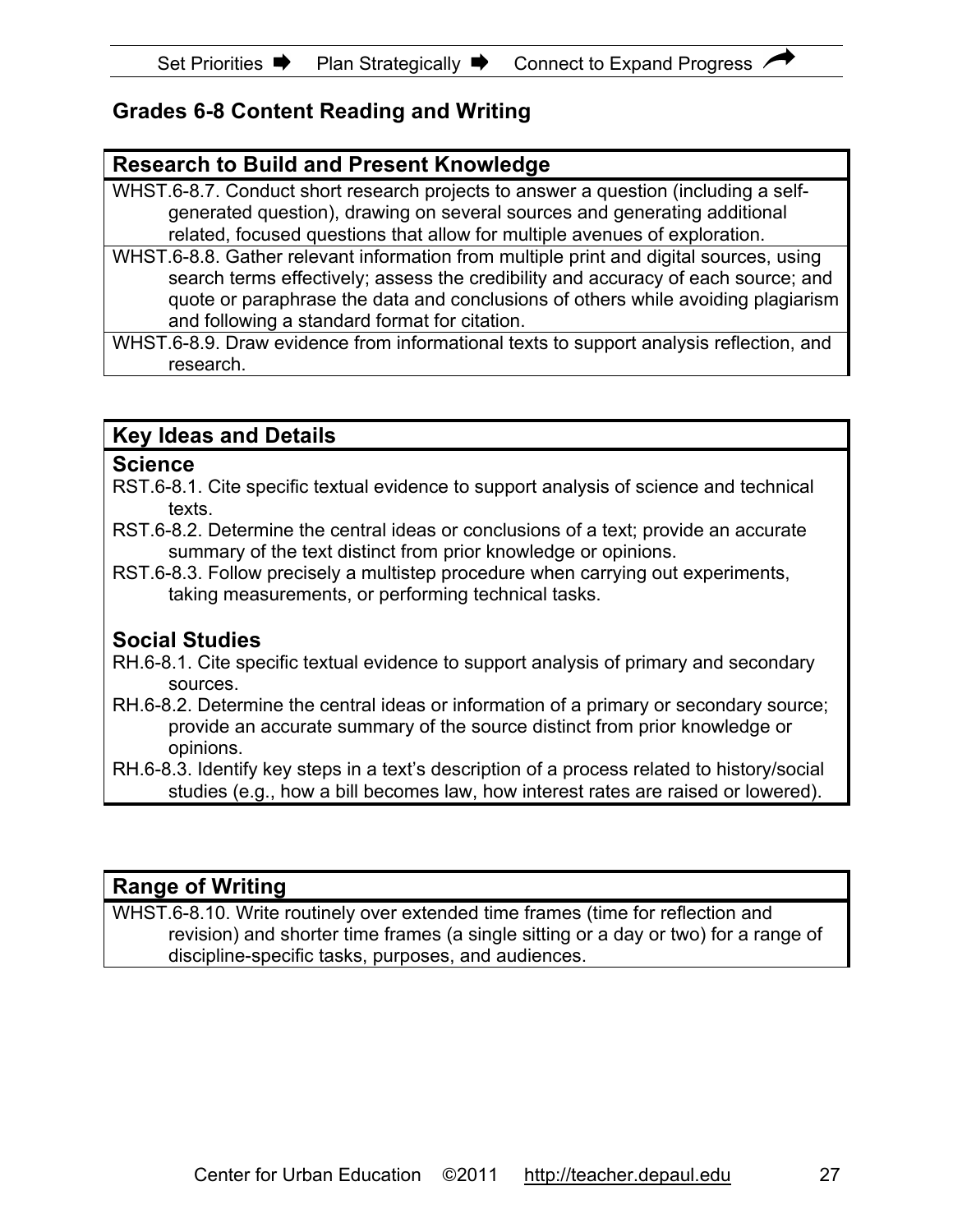# **Grades 6-8 Content Reading and Writing, continued**

## **Write to Explain** WHST.6-8.2. Write informative/explanatory texts, including the narration of historical events, scientific procedures/ experiments, or technical processes. Introduce a topic clearly, previewing what is to follow; organize ideas, concepts, and information into broader categories as appropriate to achieving purpose; include formatting (e.g., headings), graphics (e.g., charts, tables), and multimedia when useful to aiding comprehension. Develop the topic with relevant, well-chosen facts, definitions, concrete details, quotations, or other information and examples. Use appropriate and varied transitions to create cohesion and clarify the relationships among ideas and concepts. Use precise language and domain-specific vocabulary to inform about or explain the topic. **Establish and maintain a formal style and objective tone.**  Provide a concluding statement or section that follows from and supports the information or explanation presented. **Write to Persuade** WHST.6-8.1. Write arguments focused on *discipline-specific content*. Introduce claim(s) about a topic or issue, acknowledge and distinguish the

- claim(s) from alternate or opposing claims, and organize the reasons and evidence logically.
- Support claim(s) with logical reasoning and relevant, accurate data and evidence that demonstrate an understanding of the topic or text, using credible sources.
- Use words, phrases, and clauses to create cohesion and clarify the relationships among claim(s), counterclaims, reasons, and evidence.
- **Establish and maintain a formal style.**
- Provide a concluding statement or section that follows from and supports the argument presented.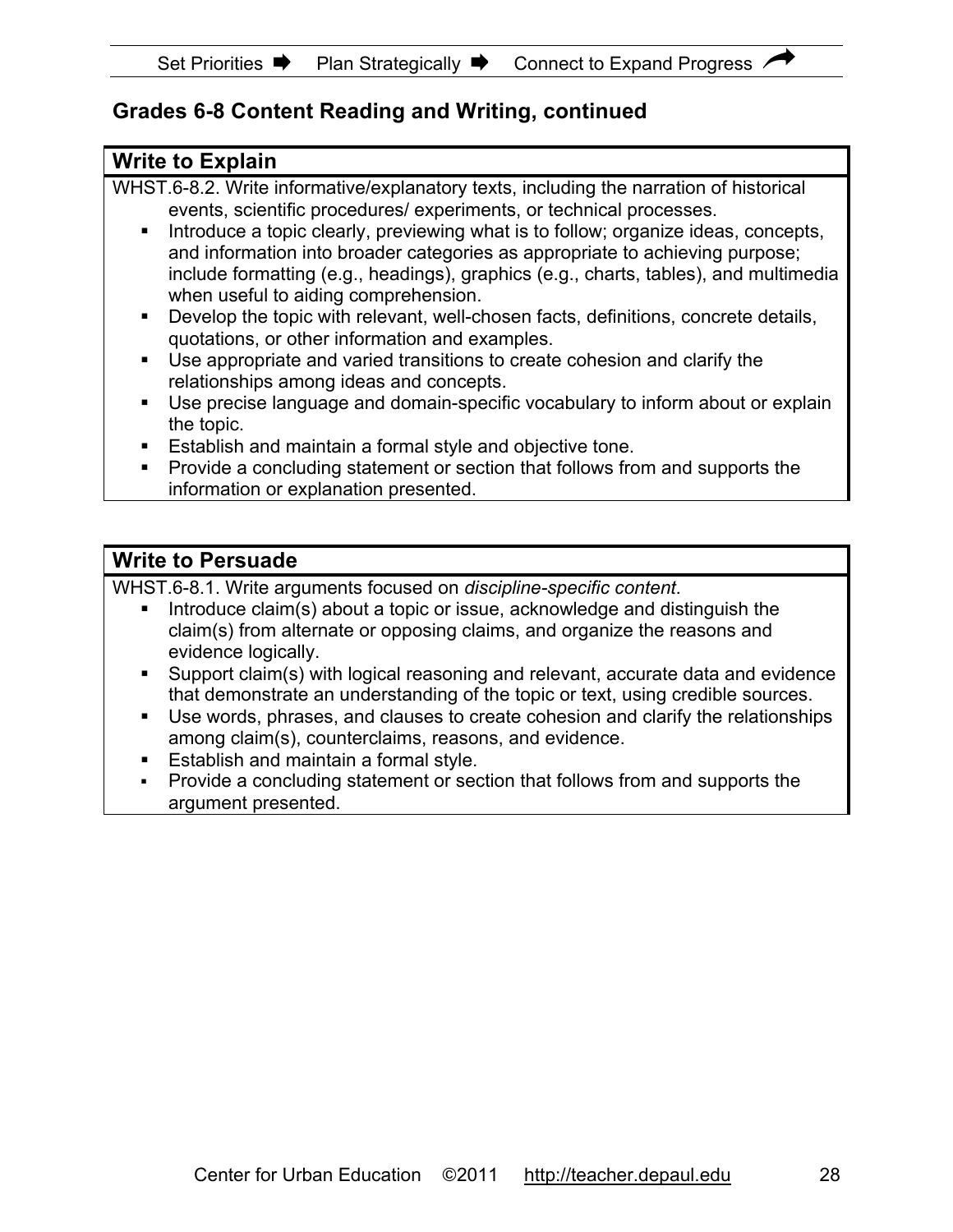# *CRITERIA FOR CLEAR COMMUNICATION*

| <b>Element of</b><br>Clear<br><b>Communication</b> | <b>REQUIREMENT</b>                                                                                                                                                                                                                                           |
|----------------------------------------------------|--------------------------------------------------------------------------------------------------------------------------------------------------------------------------------------------------------------------------------------------------------------|
| Focus                                              | $\Rightarrow$ Your writing is all about one idea.                                                                                                                                                                                                            |
| Support                                            | $\Rightarrow$ You include information that helps your<br>reader understand your idea.                                                                                                                                                                        |
| Organization                                       | $\Rightarrow$ Make an outline before you write.<br>$\Rightarrow$ Each paragraph follows a structure that<br>keeps the idea clear.<br>$\Rightarrow$ Check your outline against your writing<br>after you finish to make sure you kept<br>the structure clear. |
| Integration                                        | $\Rightarrow$ It all fits together to communicate your<br>idea.                                                                                                                                                                                              |
| Conventions                                        | $\Rightarrow$ Use correct grammar, punctuation, and<br>spelling to make the meaning clear.                                                                                                                                                                   |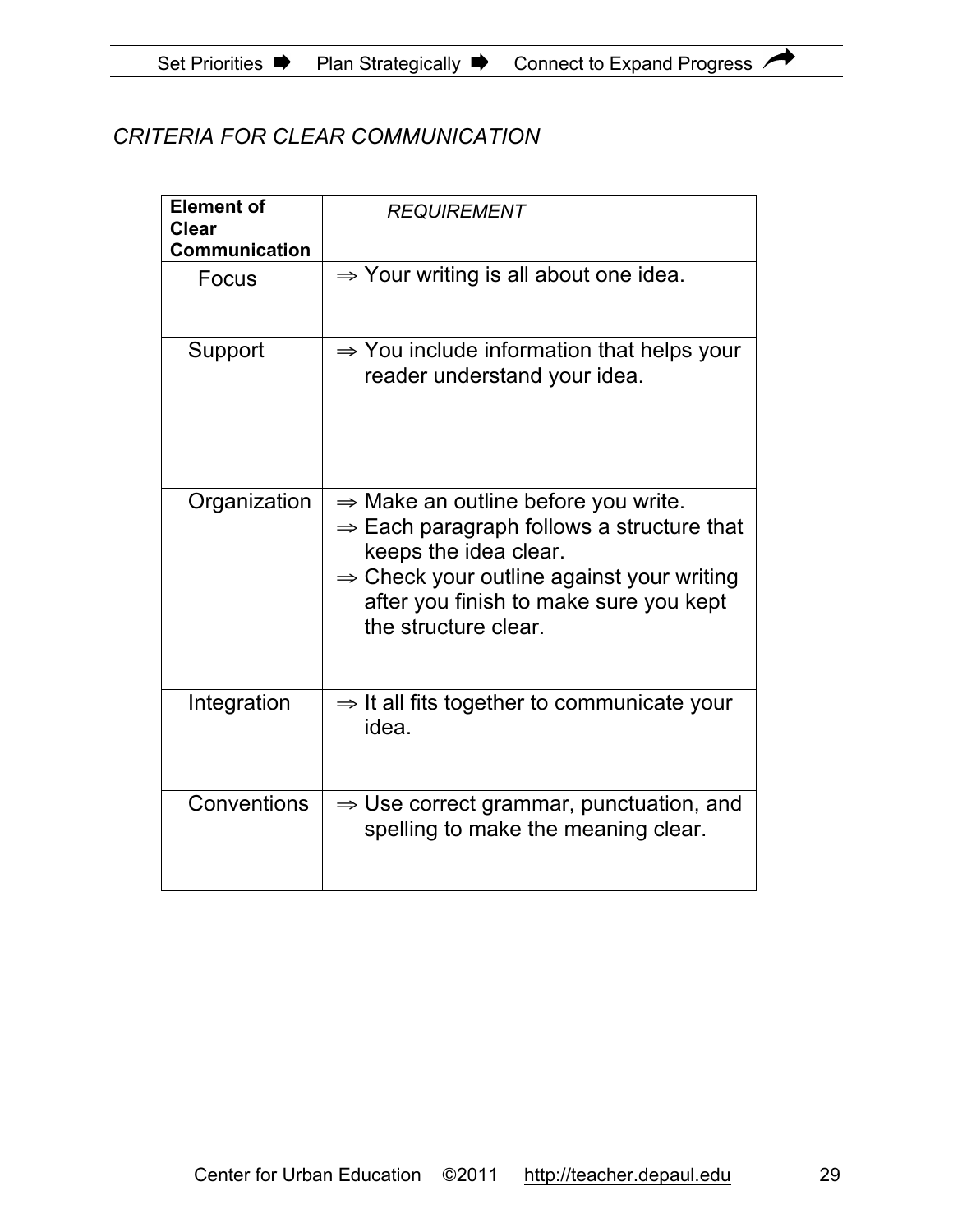| Set Priorities <sup>■</sup> | <b>Plan Strategically</b> | Connect to Expand Progress |
|-----------------------------|---------------------------|----------------------------|
|-----------------------------|---------------------------|----------------------------|

# PARAGRAPH WRITER

ILS3B: write clearly to communicate ideas. Objective: I can support an idea with information a paragraph. Common Core Anchor Writing Standard 2. Write informative/explanatory texts to examine and convey complex ideas and information clearly and accurately through the effective selection, organization, and analysis of content.

What is the Main Idea I will communicate?

What information can I use to support it? Write it on these rows. Or use small pieces of paper and write one fact on each piece.

\_\_\_\_\_\_\_\_\_\_\_\_\_\_\_\_\_\_\_\_\_\_\_\_\_\_\_\_\_\_\_\_\_\_\_\_\_\_\_\_\_\_\_\_\_\_\_\_\_\_\_\_\_\_\_\_\_\_\_\_\_\_\_\_\_\_\_\_\_\_

# Get It Across: Organize Your Paragraph

You may use all your facts.

You may decide not to use some facts.

Number the facts in the order you will put them in your paragraph.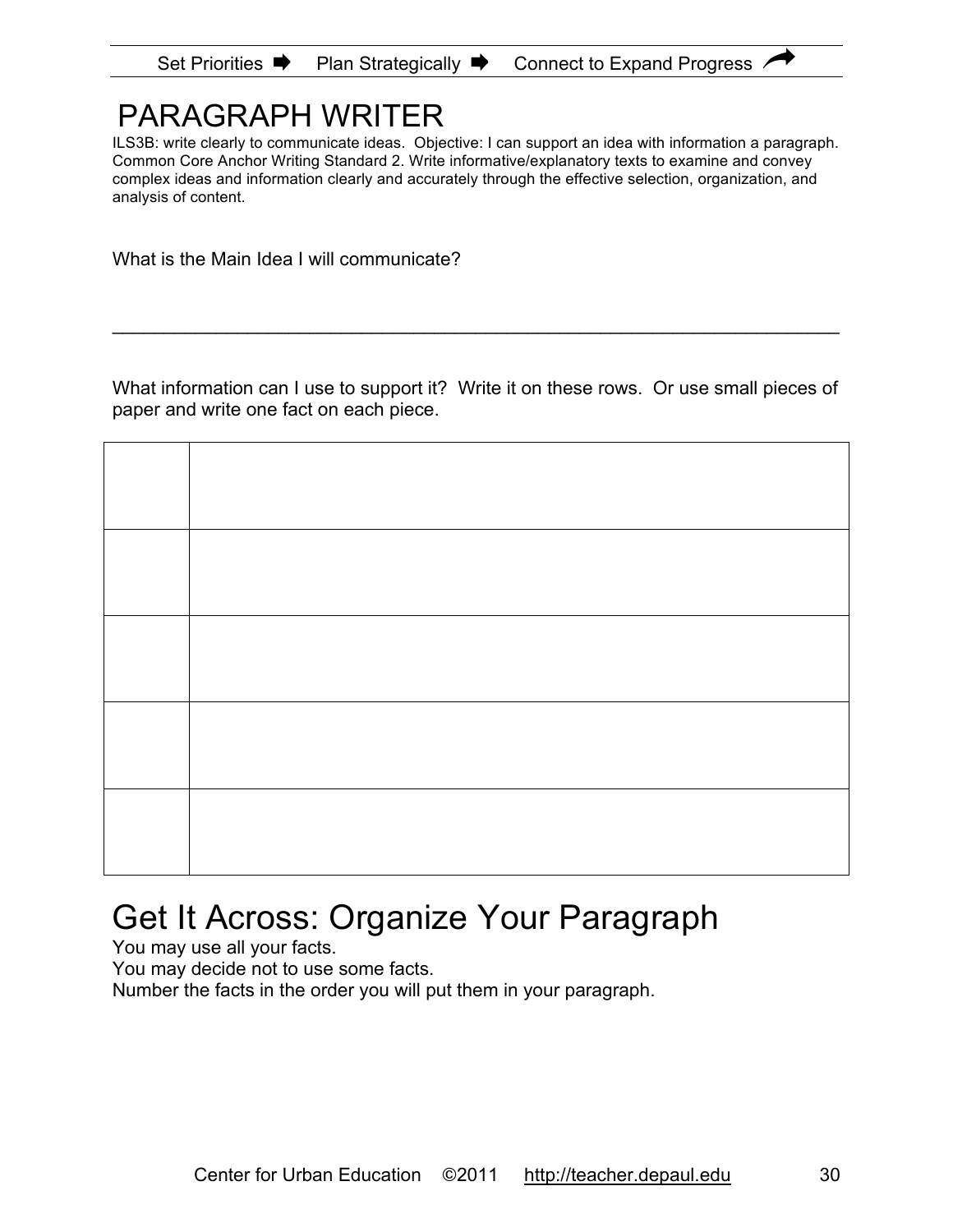# PARAGRAPH WRITER

ILS3B: *compose well-organized and coherent writing for specific purposes and audiences* Objective: I can support an idea with information a paragraph.

Common Core Anchor Writing Standard 2. Write informative/explanatory texts to examine and convey complex ideas and information clearly and accurately through the effective selection, organization, and analysis of content.

TOPIC: \_\_\_\_\_\_\_\_\_\_\_\_\_\_\_\_\_\_\_\_\_\_\_\_\_\_\_\_\_\_\_\_\_\_\_\_\_\_\_\_\_\_\_\_\_\_\_\_\_\_\_\_\_\_\_\_\_\_\_\_\_\_

| <b>Topic Sentence</b><br>Start your<br>paragraph by<br>telling what it is<br>about. |  |
|-------------------------------------------------------------------------------------|--|
|                                                                                     |  |
| Supporting<br>Sentences                                                             |  |
| Use information<br>to help people<br>understand                                     |  |
| your idea.                                                                          |  |
|                                                                                     |  |
|                                                                                     |  |
|                                                                                     |  |
|                                                                                     |  |
|                                                                                     |  |
|                                                                                     |  |
|                                                                                     |  |
|                                                                                     |  |
|                                                                                     |  |
| Concluding<br>Sentence<br>Make sure your<br>reader knows                            |  |
| what is<br>important.                                                               |  |
|                                                                                     |  |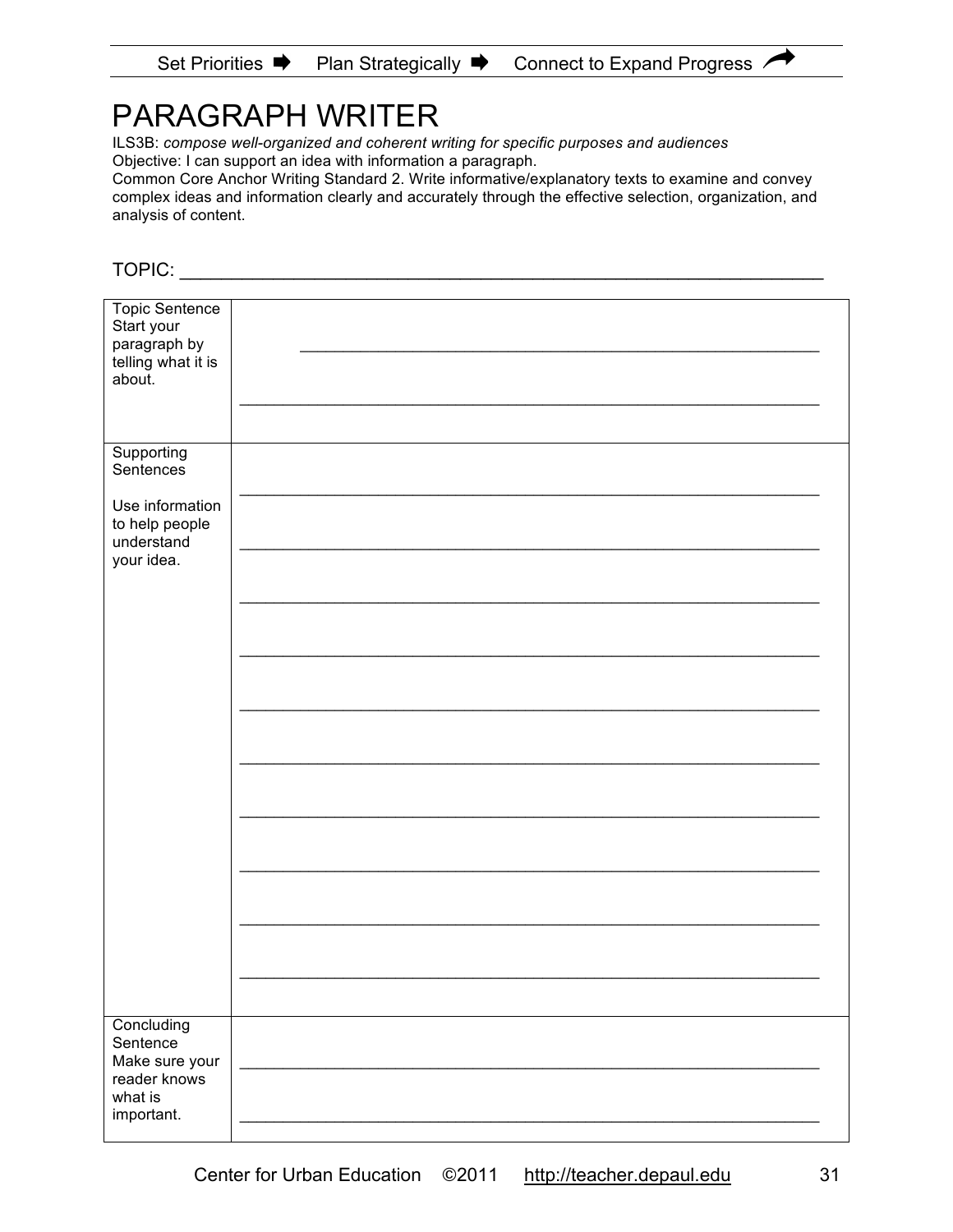# **Report Organizer**

ILS3B: *compose well-organized and coherent writing for specific purposes and audiences* Objective: I can support an idea with information a paragraph.

Common Core Anchor Standard 2. Write informative/explanatory texts to examine and convey complex ideas and information clearly and accurately through the effective selection, organization, and analysis of content.

*What's the focus—my idea?* 

*How I'll Start* 

*What I'll Tell about Next* 

*What I'll Tell about Next* 

*What I'll tell about Next* 

*What I'll tell about Next* 

*How I will end so my reader knows what is important.*